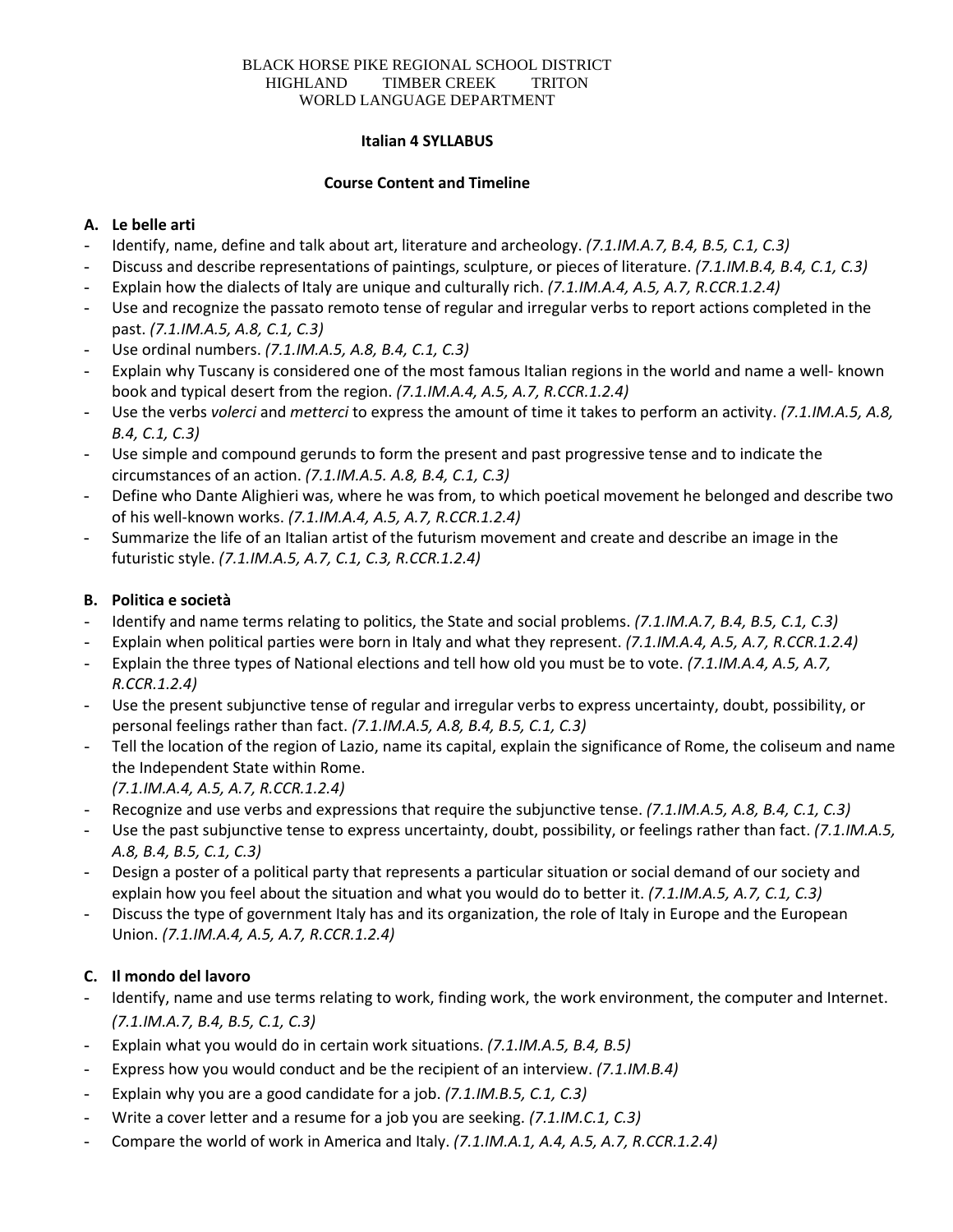- Explain your habits on the computer. *(7.1.IM.A.5, B.4, B.5)*
- Explain the importance of the company FIAT in Italy. *(7.1.IM.A.4, A.5, A.7, R.CCR.1.2.4)*
- Recognize and use conjunctions that require the subjunctive tense. (7.1.IM.A.5, A.8, B.4, B.5, C.1, C.3)
- Use the subjunctive tense in a dependent clause introduced by an indefinite word or expression, in a clause introduced by a relative superlative or a negative and in a relative clause that follows an indefinite expression. *(7.1.IM.A.5, A.8, B.4, B.5, C.1, C.3)*
- Name the location of the region of Piemonte, several typical products and its capital. *(7.1.IM.A.4, A.5, A.7, R.CCR.1.2.4)*
- Differentiate between using the subjunctive tense and the infinitive when the subject(s) of the verbs in the independent and dependent clause are the same or different. *(7.1.IM.A.5, A.8, B.4, B.5, C.1, C.3)*
- Discuss how the computer and Internet have changed the world of communication, information and work in Italy. *(7.1.IM.A.4, A.5, A.7, R.CCR.1.2.4)*

# **D. La società multiculturale**

- Identify, name and use terms relating to social problems, values and a multicultural society. *(7.1.IM.A.7, B.4, B.5, C.1, C.3, C.4)*
- Indicate social problems that concern you and explain why. *(7.1.IM.A.5, B.4, B.5)*
- Express your opinion on various social problems. *(7.1.IM.A.5, B.4, B.5)*
- Explain why you are against or for various laws. *(7.1.IM.A.5. B.4, B.5)*
- Express your opinion on major problems with today's youth and describe solutions for them. *(7.1.IM.C.3)*
- Discuss the rising presence of ethnic food in Italy. *(7.1.IM.A.4, A.5, A.7, R.CCR.1.2.4)*
- Use the subjunctive imperfect tense of regular and irregular verbs. *(7.1.IM.A.5, A.8, B.4, B.5)*
- Use the subjunctive pluperfect tense. *(7.1.IM.A.5, A.8, B.4, B.5)*
- Name the location of the region of Friuli-Venezia Giulia, the languages spoken, its capital and a famous author from the region. *(7.1.IM.A.4, A.5, A.7, R.CCR.1.2.4)*
- Differentiate between using the subjunctive present, past and pluperfect tenses. *(7.1.IM.A.5, A.8, B.4, B.5, C.1, C.3, C.4)*
- Discuss the phenomena of Italy as a rising multicultural diverse society and Italy's efforts to integrate immigrants to their country. *(7.1.IM.A.4, A.5, A.7, R.CCR.1.2.4)*
- Explain what it is like to be an immigrant to our country in present day or in a past era. *(7.1.IM.A.5, A.7, C.1, C.3, C.4)*

# **E. Le avventure di Pinocchio**

- Identify new vocabulary words to improve comprehension of the story. *(7.1.IM.A.7)*
- Identify and describe the main characters and events in the story. *(7.1.IM.A.4, A.5, A.6, R.CCR.1.2.4)*
- Explain how the author's experiences and the impact of Italy's unification could be seen in the story of Pinocchio. *(7.1.IM.A.1)*
- List several themes of the story and discuss how they relate to life experiences. *(7.1.IM.A.4, A.5, A.6, R.CCR.1.2.4)*
- Explain why the importance of education is a major theme and how it relates to the time period of the author. *(7.1.IM.A.1, A.4, A.5, R.CCR.1.2.4)*
- Identify previously learned grammatical structures to reinforce comprehension and structure. *(7.1.IM.A.5)*
- Retell the adventures of Pinocchio using past verb tenses. *(7.1.IM.A.5)*
- Summarize events in the story of Pinocchio. *(7.1.IM.A.5, R.CCR.1.2.4)*
- Write a different ending to events of the story. *(7.1.IM.C.3)*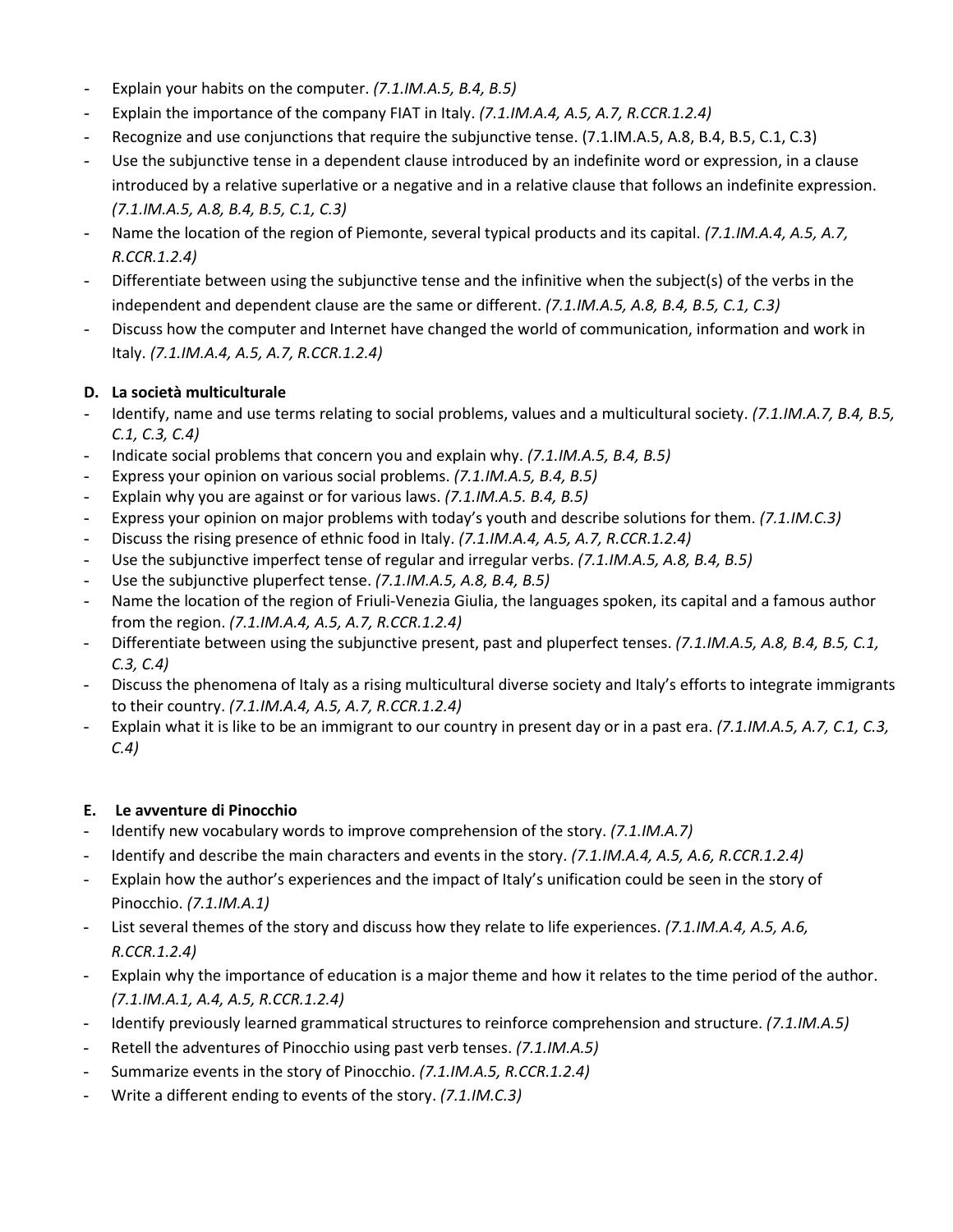- Compare events and characters of *Le avventure di Pinocchio* by Carlo Collodi to Disney's version of Pinocchio. *(7.1.IM.A.1)*
- Compare Collodi's *Le avventure di Pinocchio* to references of the novel made in a contemporary film. *(7.1.IM.A.1)*
- Write a written composition choosing from multiple formats taking on the role of a character using the RAFT writing process. *(7.1.IM.C.3, C.4)*

### **Course Expectations and Skills**

- **1.** Maintain a notebook.
- **2.** Apply vocabulary and grammar to reading, writing and listening comprehension assignments.
- **3.** Develop and perform dialogues and oral presentations in a variety of tenses.
- **4.** Create a variety of chapter-based projects including those that require the use of technology and the development of an Electronic Portfolio.
- **5.** Develop a cross-cultural awareness through exposure to cultural practices.

#### **Resources**

Text Books: *Prego 8th edition*

Supplemental Materials: *Prego 8th edition* practice workbook, listening activities, and cultural videos, an adapted version of *Le avventure di Pinocchio* by Carlo Collodi

#### **Grading Scale**

| Category                 | <b>College Prep (Honors)</b> |
|--------------------------|------------------------------|
| <b>Classwork</b>         | 20%                          |
| <b>Homework</b>          | 20%                          |
| <b>Minor Assessments</b> | 20%                          |
| <b>Major Assessments</b> | 40%                          |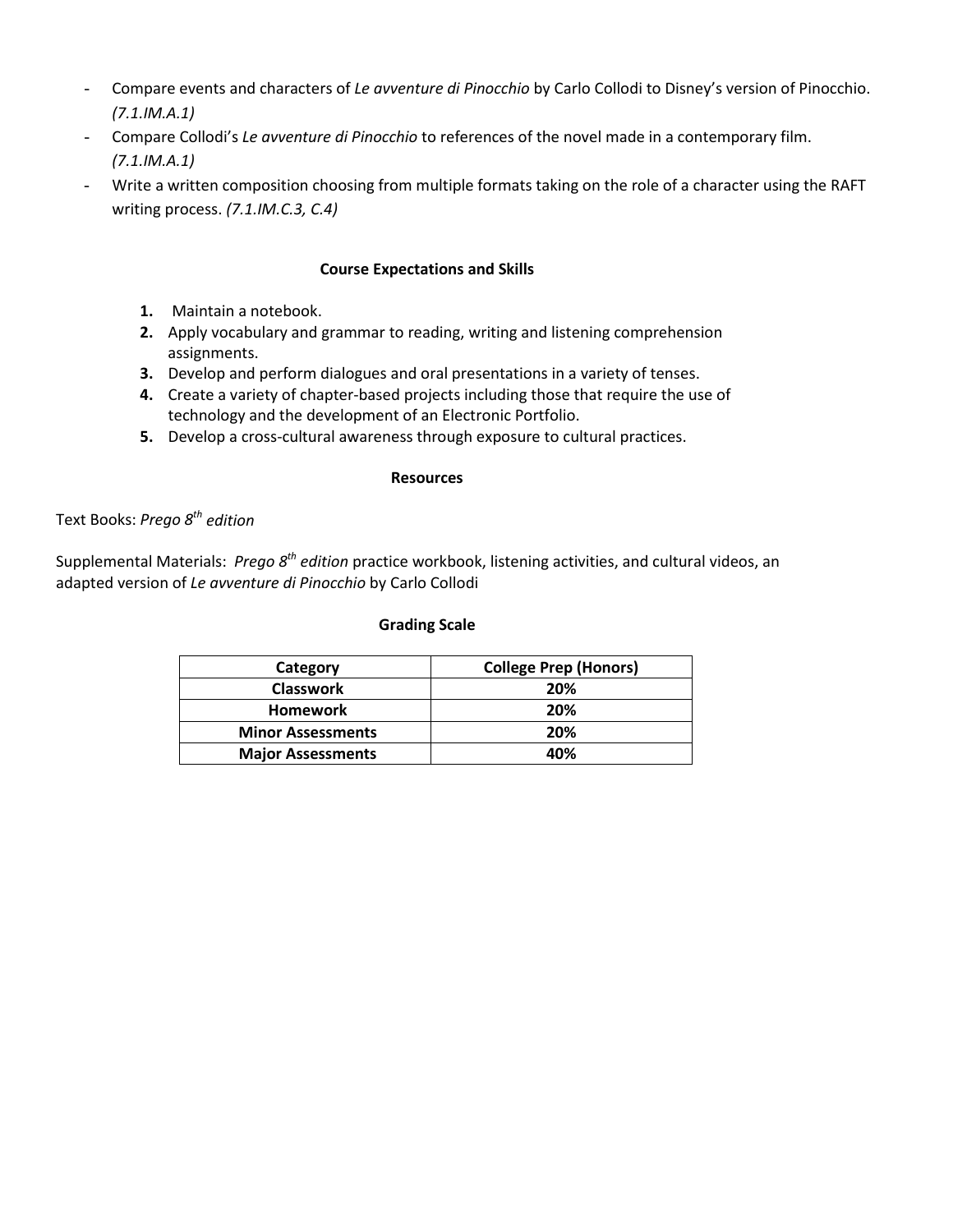# Black Horse Pike Regional School District Curriculum Template

ENGAGING STUDENTS . FOSTERING ACHIEVEMENT . CULTIVATING 21<sup>ST</sup> CENTURY GLOBAL SKILLS

# **Course Name: Italian 4 Honors**

# **Course Number:**

# **PART I: UNIT RATIONALE**

# **WHY ARE STUDENTS LEARNING THIS CONTENT AND THESE SKILLS?**

| <b>Course/Unit Title:</b>                       | <b>Unit Summary:</b>                                                                                 |
|-------------------------------------------------|------------------------------------------------------------------------------------------------------|
| Italian 4 Honors Unit 1                         | In this unit students will learn to talk about Fine Arts. They will learn                            |
| Le belle arti                                   | terminology relating to art, literature and archeology. Students will be able to                     |
| Grade Level(s):                                 | discuss and describe representations of paintings, sculpture or pieces of                            |
| 12                                              | literature. They will learn about the life of an Italian artist of the futuristic                    |
|                                                 | movement, dialects of Italy and the life of Dante Alighieri, the father of Italian                   |
|                                                 | language. Students will learn the grammar of the passato remoto tense, ordinal                       |
|                                                 | numbers, the verbs volerci and metterci and simple and compound gerunds. In                          |
|                                                 | addition, students will learn some customs and cultural practices of the region of                   |
|                                                 | Tuscany.                                                                                             |
| <b>Essential Question(s):</b>                   | <b>Enduring Understanding(s):</b>                                                                    |
| How do I talk about art,                        | There are expressions used to talk about art, literature and archeology.                             |
| literature and                                  | There are expressions used to talk about emotions being displayed,<br>$\bullet$                      |
| archeology?                                     | actions being performed, my thoughts of and people in a                                              |
| How can I talk about<br>$\bullet$               | representation of a painting or sculpture.                                                           |
| emotions being                                  | The Italian language has changed over time in terms of spelling and<br>$\bullet$                     |
| displayed, actions being                        | words used.                                                                                          |
| performed, my thoughts                          | The futuristic movement was an artistic and social movement that                                     |
| of and people in a                              | originated in Italy in the early 20 <sup>th</sup> century. It emphasized and glorified               |
| representation of a                             | themes associated with contemporary concepts of the future, including                                |
| painting or sculpture?                          | speed, technology, youth and violence, and objects such as the car, the                              |
| How do I identify the<br>$\bullet$              | airplane and the industrial city.                                                                    |
| changes in the Italian<br>language over time in | Italian artists of the futuristic movement include Giacomo Balla, Gino<br>$\bullet$                  |
| literature?                                     | Severini, Carlo Carra, Luigi De Giudici, Primo Conti, Anton Giulio                                   |
| What is the futuristic                          | Bragaglia, Enrico Prampolini and Fortunato Depero.                                                   |
| movement?                                       | Italy is a country of many dialects that are culturally rich and are being<br>studied and preserved. |
| Who are the artists of<br>$\bullet$             | Dante Alighieri, born in Florence, was an author of the thirteenth<br>$\bullet$                      |
| the futuristic                                  | century and participated in the poetical movement called "Dolce Stil                                 |
| movement?                                       | Novo"; two important works of Dante are "De vulgari eloquentia" and                                  |
| How are the dialects of<br>$\bullet$            | the "Divina Commedia"; Dante is considered the father of Italian                                     |
| Italy unique?                                   | language because he attributed the Florentine dialect as the national                                |
| Why do Italians want to                         | language.                                                                                            |
| study and preserve the                          | The passato remoto tense is a past tense that reports actions                                        |
| dialects of their country?                      | completed in the past most commonly used in narrative writing.                                       |
| Who is Dante Alighieri                          | The Italian ordinal numbers correspond to English first, second, third,                              |
| and where was he from?                          | fourth, and so on.                                                                                   |
| To which poetical<br>$\bullet$                  | The verbs volerci and metterci can be used with time expressions to                                  |
| movement did Dante                              |                                                                                                      |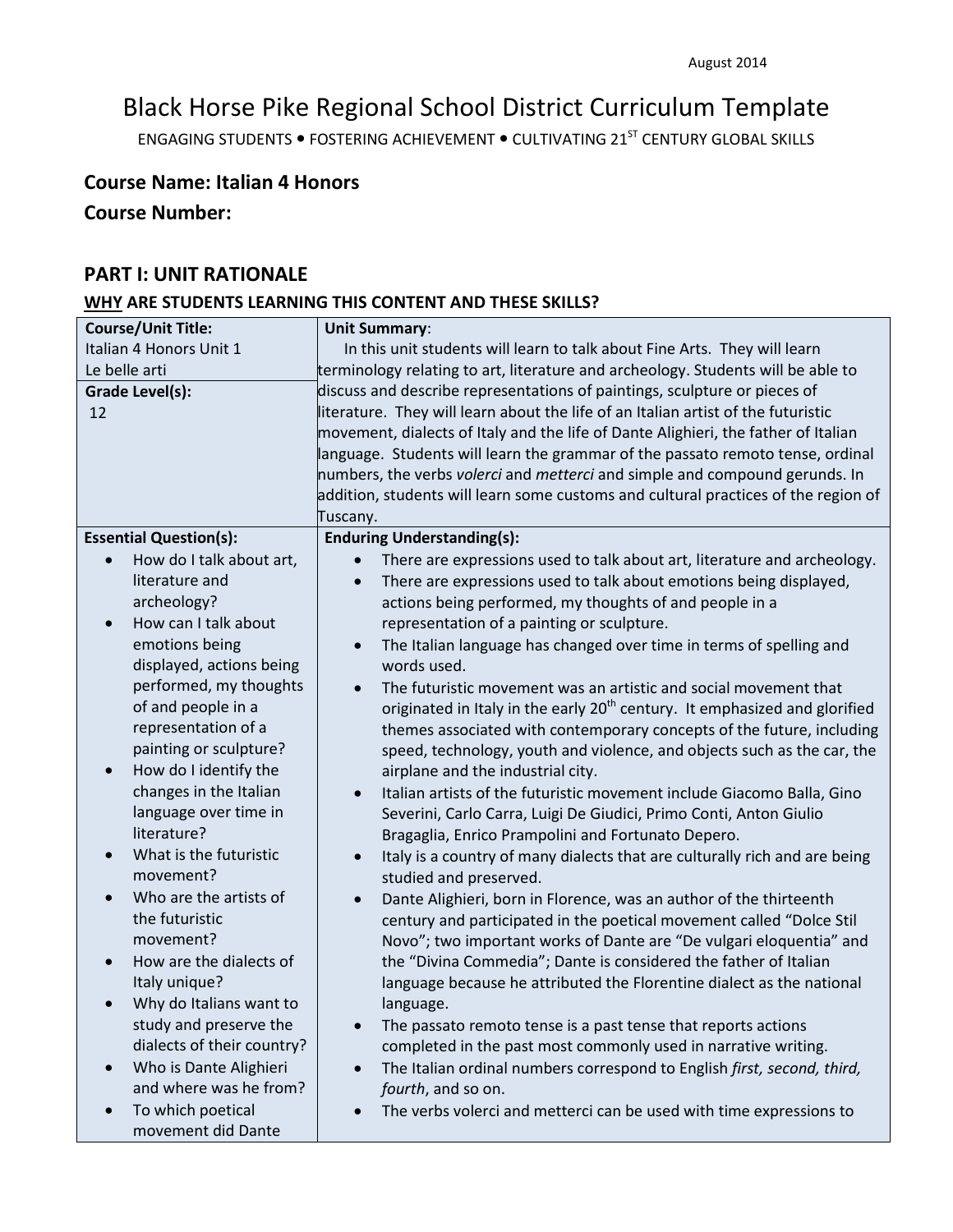Alighieri belong?

- What are two wellknown works of Dante Alighieri?
- Why is Dante Alighieri considered the father of Italian language?
- How do I use the passato remoto tense?
- How do I use ordinal numbers?
- How do I use the verbs *volerci* and *metterci* to express the amount of time it takes to perform an activity?
- How do I use simple and compound gerunds?
- What are some customs and practices specific to the region of Tuscany?

express the amount of time it takes to perform an activity.

- Simple and compound gerunds are used to express the present and past progressive tense and to indicate the circumstances of an action.
- Tuscany is one of the most famous Italian regions for its landscapes and cities; Florence is the capital of Tuscany and is known as the cradle of Renaissance Art; Siena is a city famous for the Palio and Pisa for its leaning tower; Le avventure di Pinocchio is a book that was written in Florence in 1881 by Carlo Lorenzini; il panforte is a typical Christmas dessert produced in the city of Siena.

# **PART II: INSTRUCTIONAL STRATEGIES AND RESOURCES DESCRIBE THE LEARNING TARGETS.**

# **After each target, identify the NJCCCS or Common Core Standards that are applicable**

|    | <b>Learning Target</b>                                                       | <b>NJCCCS or CCSS</b>   |
|----|------------------------------------------------------------------------------|-------------------------|
| 1. | Identify, name, define and talk about art, literature and archeology.        | 1.7.1.IM.A.7, B.4, B.5, |
| 2. | Discuss and describe representations of paintings, sculpture, or pieces of   | C.1, C.3                |
|    | literature.                                                                  |                         |
| 3. | Explain how the dialects of Italy are unique and culturally rich.            | 2.7.1.IM.B.4, B.5, C.1, |
| 4. | Use and recognize the passato remoto tense of regular and irregular verbs to | C.3                     |
|    | report actions completed in the past.                                        |                         |
| 5. | Use ordinal numbers.                                                         | 3.7.1.IM.A.4, A.5, A.7, |
| 6. | Explain why Tuscany is considered one of the most famous Italian regions in  | <b>R.CCR.1.2.4</b>      |
|    | the world and name a well-known book and typical desert of the region.       |                         |
| 7. | Use the verbs volerci and metterci to express the amount of time it takes to | 4.7.1.IM.A.5, A.8, C.1, |
|    | perform an activity.                                                         | C.3                     |
| 8. | Use simple and compound gerunds to form the present and past progressive     |                         |
|    | tense and to indicate the circumstances of an action.                        | 5.7.1.IM.A.5, A.8, B.4, |
| 9. | Define who Dante Alighieri was, where he was from, to which poetical         | C.1, C.3                |
|    | movement he belonged and describe two of his well-known works.               |                         |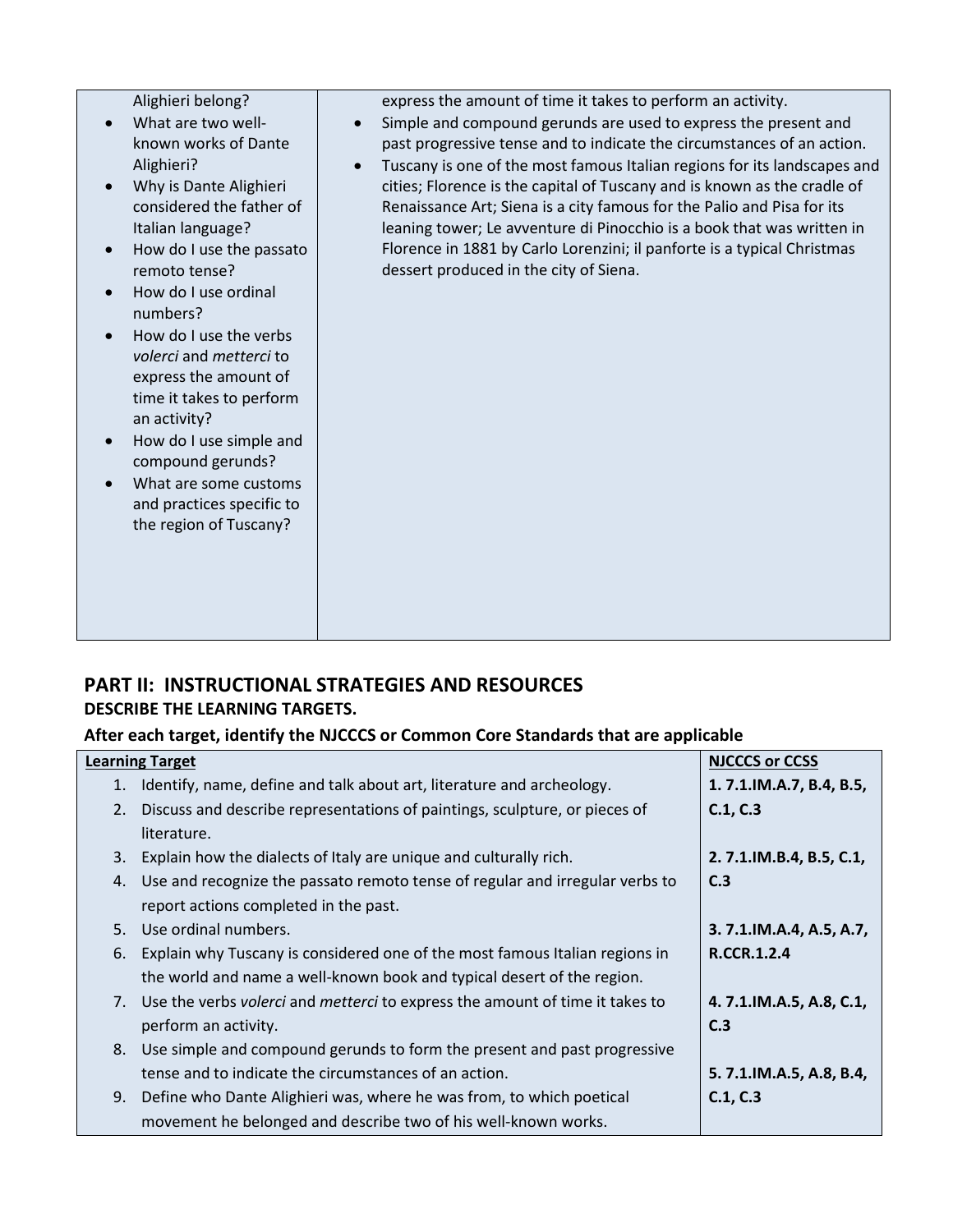| 10. Summarize the life of an Italian artist of the futurism movement and create | 6.7.1.IM.A.4, A.5, A.7,  |
|---------------------------------------------------------------------------------|--------------------------|
| and describe an image in the futuristic style.                                  | R.CCR.1.2.4              |
|                                                                                 |                          |
|                                                                                 | 7.7.1.IM.A.5, A.8, B.4,  |
|                                                                                 | C.1, C.3                 |
|                                                                                 |                          |
|                                                                                 | 8.7.1.IM.A.5, A.8, B.4,  |
|                                                                                 | C.1, C.3                 |
|                                                                                 |                          |
|                                                                                 | 9. 7.1.IM.A.4, A.5, A.7, |
|                                                                                 | <b>R.CCR.1.2.4</b>       |
|                                                                                 |                          |
|                                                                                 | 10.7.1.IM.A.5, A.7,      |
|                                                                                 | C.1, C.3, R.CCR.1.2.4    |

# **Inter-Disciplinary Connections:**

**Technology:** Websites: alice.it; altavista.it; arianna.it; google.it and .com; kataweb.it: cultural searches on a museum in Florence Il Bargello and on Dante Alighieri.

**Social Studies**: Learn the customs of the region of Tuscany and about Italian dialects.

**History:** Learn history of Dante Alighieri, study dialects through clips of the film *Ciao professore*.

**English:** Analyze Italian grammar compared to English grammar.

**Music:** Students will read and listen to "Favola".

**Art**: Learn about the futurism movement.

# **Students will engage with the following text:**

- *Prego! an invitation to Italian* Textbook (McGraw Hill)
- *Prego* Practice Workbook / Audio Activities (McGraw Hill)
- Instructional Videos (vocabulary, grammar, culture) (McGraw Hill) (YouTube)
- Authentic Song "Favola" to listen for and identify the passato remoto tense and to tell about the hero of the fairy tale
- Quizlet.com to review vocabulary and grammar
- Reading on the Futurism movement

#### **Students will write:**

- Fill in the blank and open-ended questions to give and find out information about art, literature and archeology.
- Written composition describing your favorite novel and explain why you like it.
- Written composition to summarize the life of an Italian artist of the futurism movement.
- Fill in the blank and open-ended questions using the passato remoto tense, ordinal numbers, the verbs *volerci* and *metterci* and simple and compound gerunds.
- Conjugations of regular / irregular verbs using the passato remoto tense.
- Dictations of vocabulary
- Cornell Notes (the passato remoto tense, ordinal numbers, the verbs *volerci* and *metterci*, simple and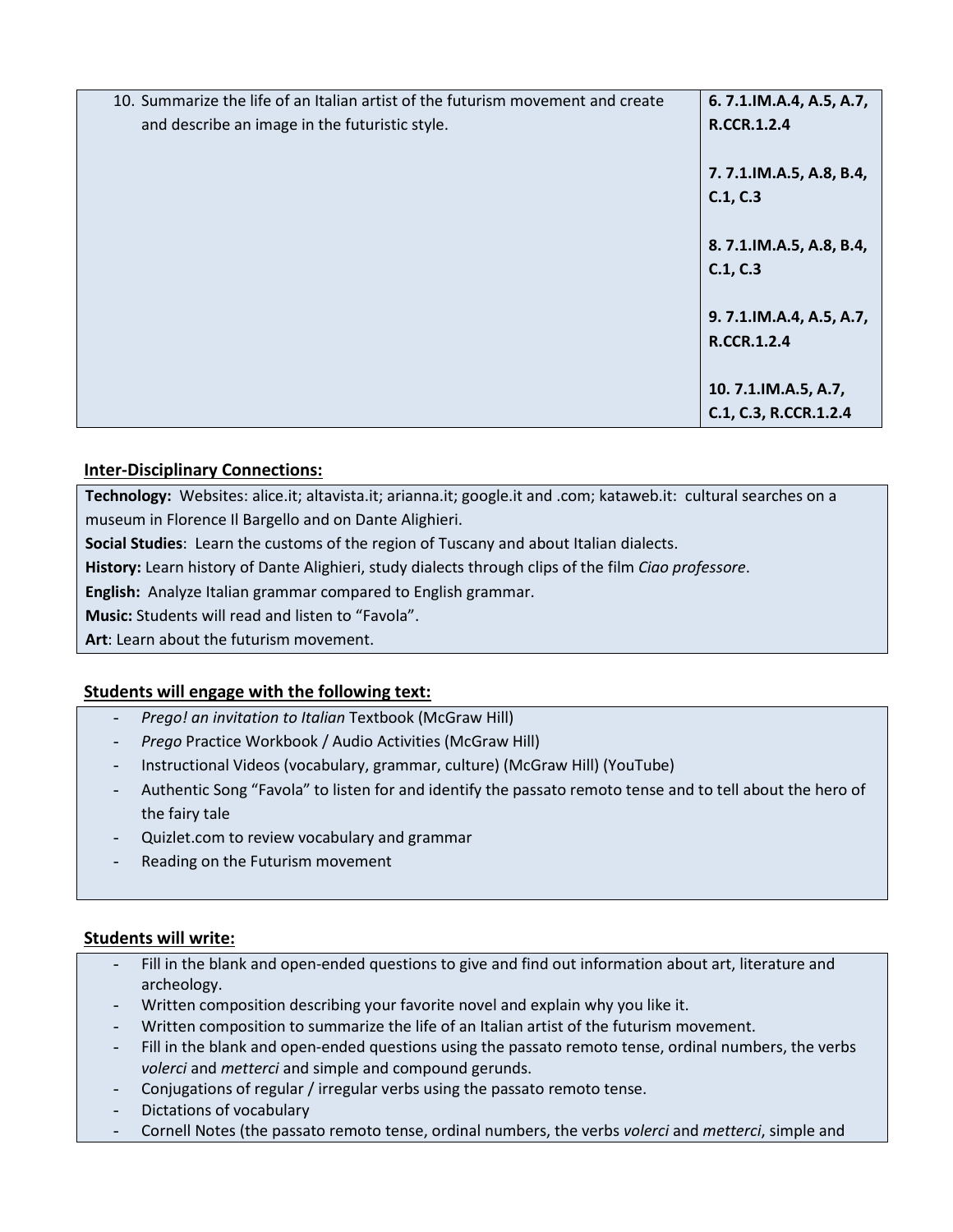#### compound gerunds, Dante Alighieri and the region of Tuscany).

#### **Modifications/Accommodations for struggling learners:**

- Students may be required to write less information, answer 3 out of 5 questions; provide guided dialogs and students fill in the blanks.
- When writing paragraphs may require shorter paragraphs or a few sentences.

#### **Modification/Accommodations for gifted and talented learners:**

- Require students to include more vocabulary words and grammar items.
- Encourage students to continue writing on their own or for an extended time.
- Student may be asked to help struggling learners with their dialogs (writing, speaking, and listening)
- Provide assignment choices that require more detail and a deeper understanding of material.
- Provide more reading material for a deeper depth of knowledge of vocabulary, syntax and grammar.

# **PART III: TRANSFER OF KNOWLEDGE AND SKILLS**

# **DESCRIBE THE LEARNING EXPERIENCE.**

# **How will students uncover content and build skills.**

- Power Point presentations for vocabulary introduction and pronunciation of terms relating to art, literature and archeology.
- Power Point presentations for grammar introduction of the passato remoto tense, ordinal numbers, the verbs *volerci* and *metterci* and simple and compound gerunds.
- Authentic video using vocabulary to talk about art and architecture of Florence.
- Realia (read a brochure of an Tuscan thirteenth century castle)
- Information Gap activities to talk about past events using the passato remoto tense, ordinal numbers, the verbs *volerci* and *metterci* and simple and compound gerunds.
- Hands-on activities (Smart Board games, activities for vocabulary and grammar, verb conjugation games)
- Listening activities (Audio workbook, Power Point presentations, music, teacher lead choral response)
- Cornell Note taking (Power Point presentations, teacher lecture, textbook readings)
- Guided short writing activities from textbook, Power Point notes or prompts
- Practice workbook activities for vocabulary and grammar

#### **Modifications/Accommodations for struggling learners:**

- Guided notes with fill in the blanks for Power Point presentations.
- Additional time for listening activities more repetition.
- Only odd or even numbers for workbook activities.
- Highlight or underline key words.
- Model verbal responses.

#### **Modifications/Accommodations for gifted and talented learners:**

- Students will research and discuss cultural issues/perspectives in more depth.
- Students will create Power Point presentations for additional vocabulary.
- Students will create additional practice tools to assist the learning of their peers.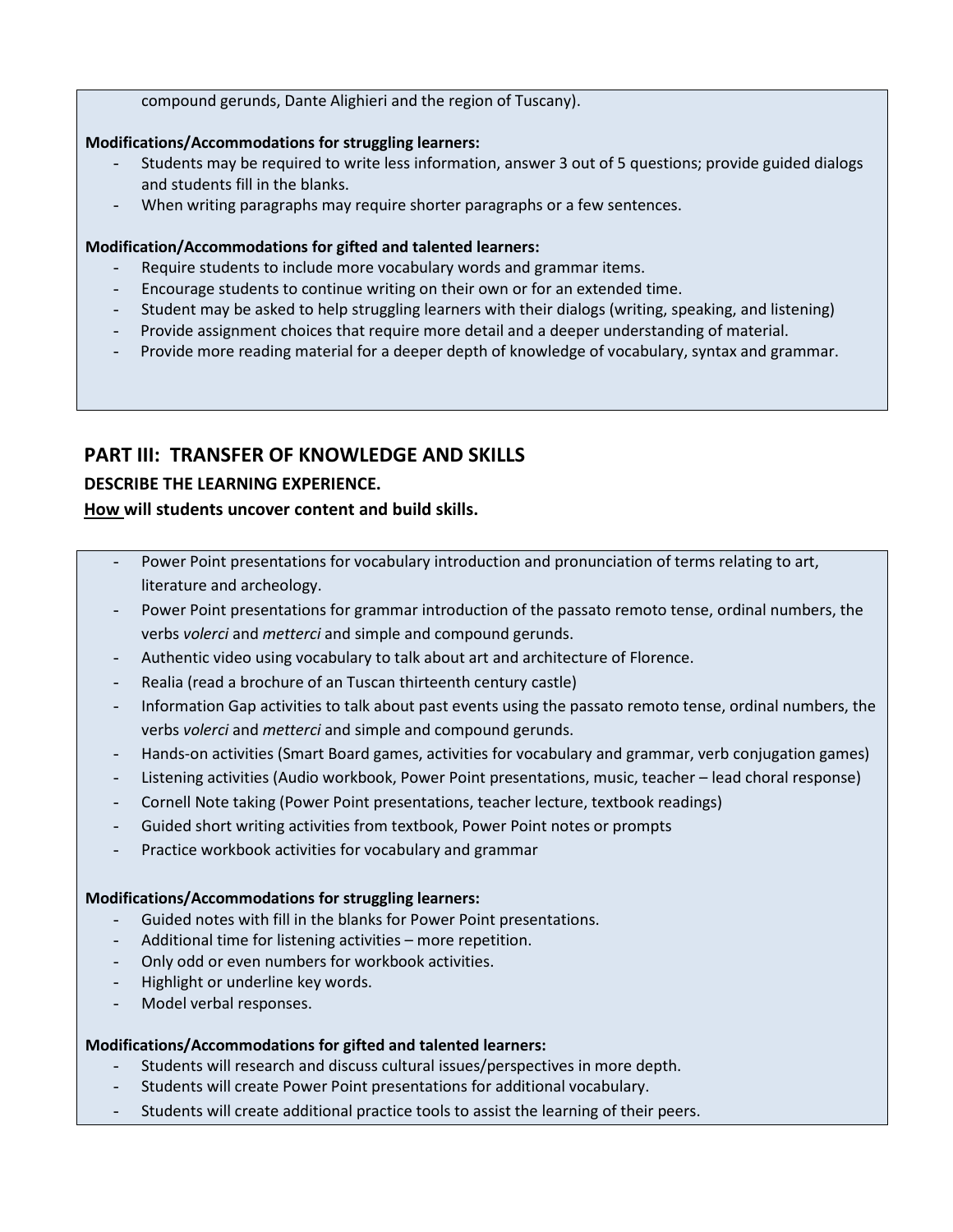- Students will further investigate topics relating to cultural material covered in the unit.
- Students will write a composition on a historical past event using the passato remoto tense.

Creatin Evaluating Analyzing **Applying Understanding** Remembering

# **PART IV: EVIDENCE OF LEARNING IDENTIFY THE METHODS BY WHICH STUDENTS WILL DEMONSTRATE THEIR UNDERSTANDING OF CONTENT AND THEIR ABILITY TO APPLY SKILLS. IDENTIFY BLOOM'S LEVELS.**

# **Formative Assessments:**

- Quiz 1: terms relating to art, literature and archeology
- Quiz 2: the passato remoto tense
- Quiz 3: ordinal numbers
- Quiz 4: the verbs *metterci* and *volerci*
- Quiz 5: simple and compound gerunds
- Homework (written exercises, quizlet.com)
- Class discussions / oral participation
- Notebook checks / practice sheets
- **Classwork**

**Bloom's Levels: These assessments will mostly require students to Recall, Relate, Compare, Complete, Demonstrate, Interpret, Use, Analyze, Categorize, Organize, Discuss, Express, or Translate.**

#### **Accommodations/Modifications:**

#### **Modifications / Accommodations for struggling learners:**

- Provide student with study guide.
- Quizzes may have fewer questions, less choices, removal of ambiguous choices and removal of true and false.
- Provide more time for quizzes and classwork.
- Clarify directions, check for understanding and the student reiterates the directions.

#### **Modifications/Accommodations for gifted and talented learners:**

- Well-articulated assignments that require higher cognitive processing, in-depth content and alternate modes of communication.
- Provide opportunities for the student to pursue alternate activities to engage in new learning and avoid the boredom of repeating instruction or unnecessary practice in skills already mastered.

#### **Summative Assessments:**

Benchmark on vocabulary relating to art, literature and archeology, the passato remoto tense, ordinal numbers, the verbs *volerci* and *metterci*, simple and compound gerunds and culture of the region of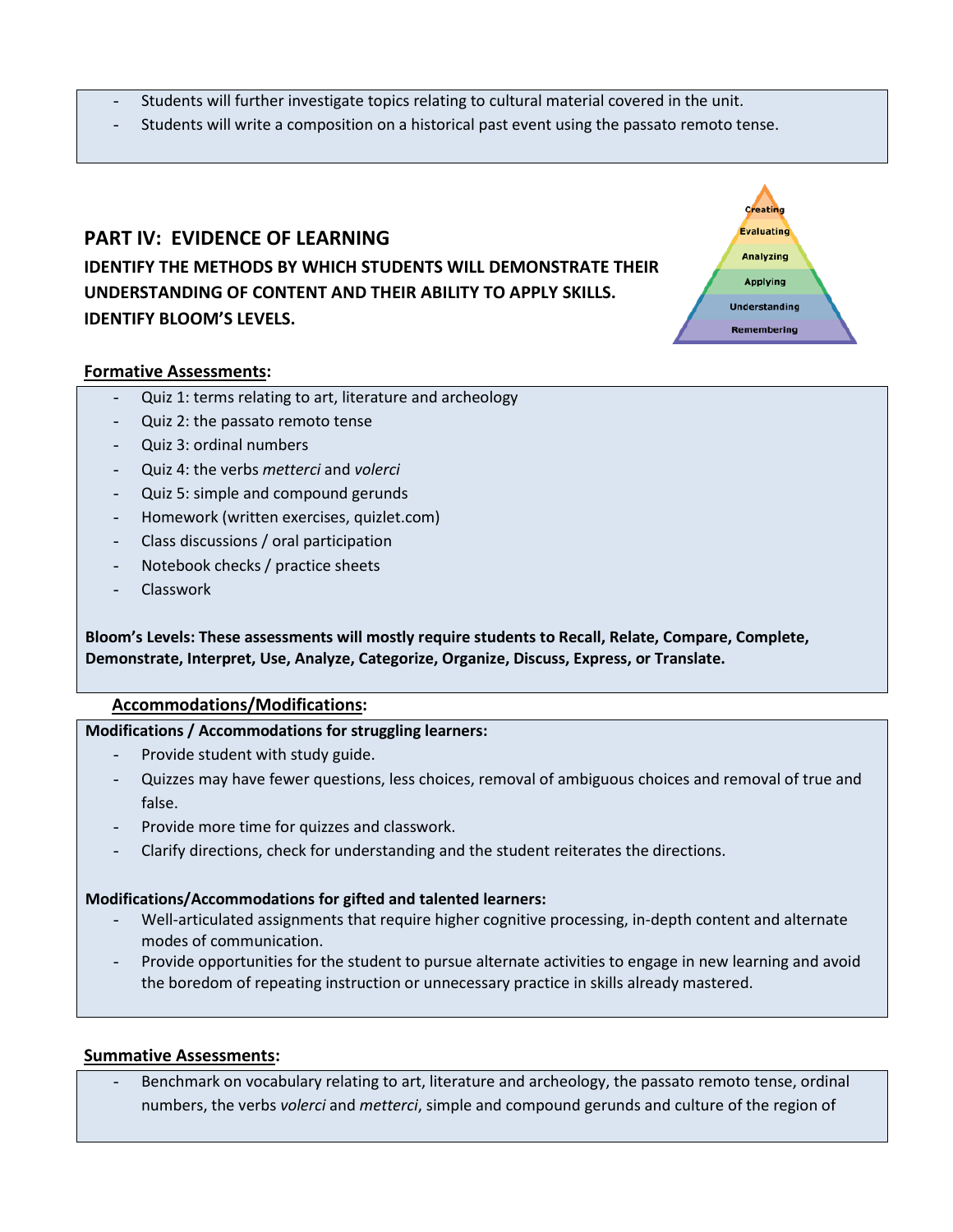Tuscany and Dante Alighieri.

Benchmark on reading, writing and listening encompassing the vocabulary and grammar of the unit.

# **Bloom's Levels: These assessments will mostly require students to Recall, Relate, Compare, Complete, Demonstrate, Interpret, Use, Analyze, Categorize, Organize, Express, or Translate.**

# **Accommodations/Modifications:**

# **Modifications / Accommodations for struggling learners:**

- Provide a study guide with highlighted or underlined key information.
- Provide word bank, decrease number of questions, read directions and student reiterates directions, model responses, provide opportunity for extended time.

# **Modifications / Accommodations for gifted and talented learners:**

- Tests should emphasize higher-level thinking skills such as synthesis, analysis, and evaluation.
- Increased writing and reading in questions and responses.

# **Performance Assessments:**

- Projects Students will write a biography of an Italian artist of the futurism movement using the passato remoto tense, create an image in the futuristic style and describe their created image and how it relates to futurism.
- Oral Assessment Description of a piece of art, of Tuscany, talk about the life of Dante Alighieri, dialects, questions requiring in the answer the use of the passato remoto tense, ordinal numbers, the verbs *volerci* and *metterci* and simple and compound gerunds.

**Bloom's Levels: These assessments will mostly require students to Recall, Relate, Compare, Complete, Create, Demonstrate, Interpret, Use, Analyze, Categorize, Organize, Discuss, Express, or Translate.**

# **Accommodations/Modifications:**

# **Modifications / Accommodations for struggling learners:**

Provide clear and concise rubric, simplify project directions and give directions for one section of the project at a time.

# **Modifications / Accommodations for gifted and talented learners:**

- Give assignments involving more sophisticated computer research and reporting in the target language.
- Give handouts, information for web searches, etc. in the target language.
- Expect students to process a greater volume of any given printed material, and give them the option of independent world language projects of choice.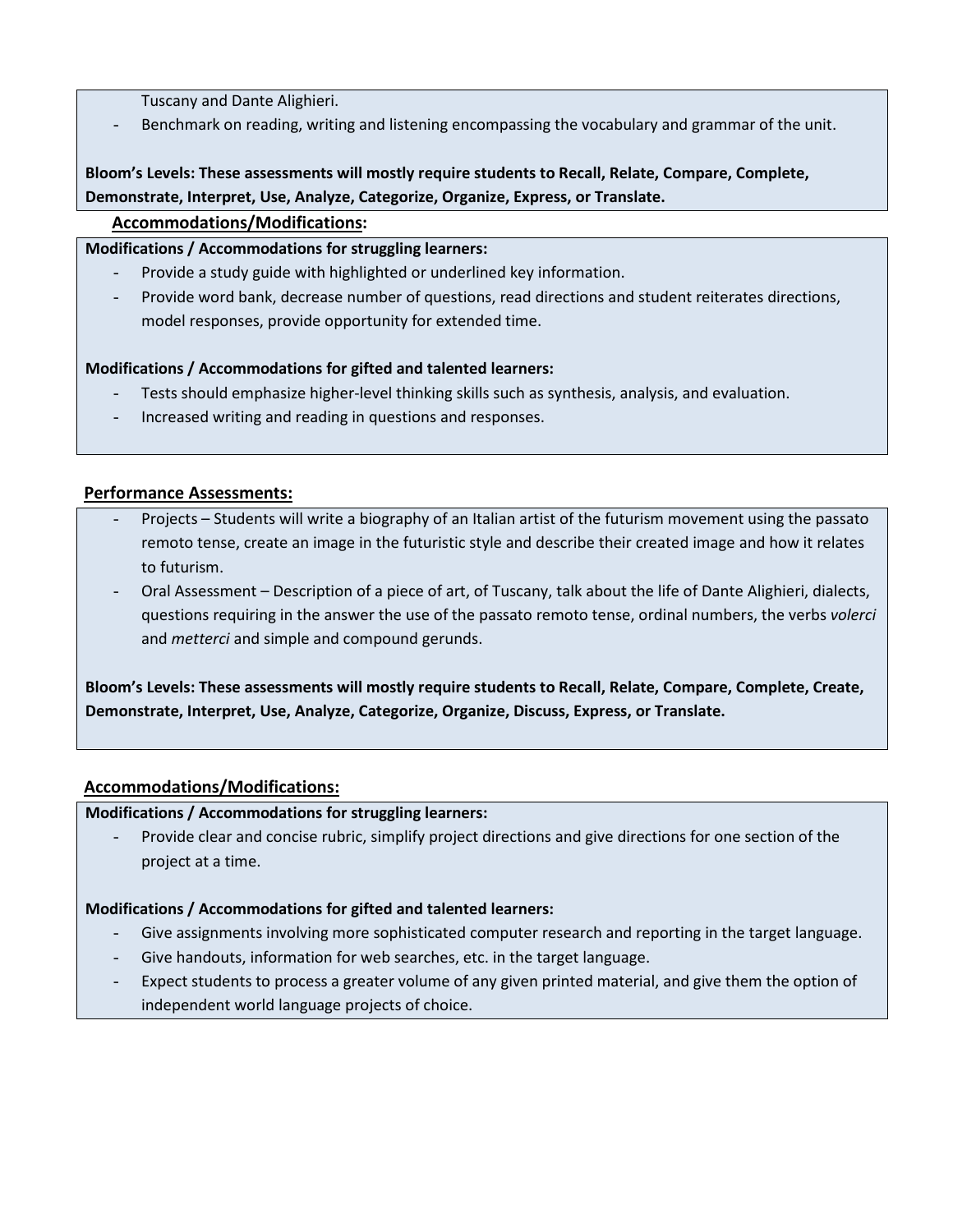# Black Horse Pike Regional School District Curriculum Template

ENGAGING STUDENTS . FOSTERING ACHIEVEMENT . CULTIVATING 21<sup>ST</sup> CENTURY GLOBAL SKILLS

# **Course Name: Italian 4 Honors**

# **Course Number:**

# **PART I: UNIT RATIONALE**

# **WHY ARE STUDENTS LEARNING THIS CONTENT AND THESE SKILLS?**

| <b>Course/Unit Title:</b>              | <b>Unit Summary:</b>                                                                   |
|----------------------------------------|----------------------------------------------------------------------------------------|
| Italian 4 Honors Unit 2                |                                                                                        |
|                                        | In this unit students will learn to talk about politics and society. They will         |
| Politica e società                     | learn terminology relating to politics, the State and social problems. They will       |
| Grade Level(s):                        | learn when Italy became a Republic, when their political parties were born and         |
| 12                                     | what they represent. Students will be able to explain the three types of National      |
|                                        | elections and tell how old one must be to vote. They will also learn about the         |
|                                        | organization of the government, the role of Italy in Europe and the European           |
|                                        | Union. Students will learn the grammar of the present and past subjunctive             |
|                                        | tense to express uncertainty, doubt, possibility, or feelings rather than fact and     |
|                                        | recognize verbs and expressions that require the subjunctive tense. In addition,       |
|                                        | students will learn some customs and cultural practices of the region of Lazio.        |
| <b>Essential Question(s):</b>          | <b>Enduring Understanding(s):</b>                                                      |
| How do I talk about                    | There are expressions used to talk about politics, the State and social                |
| politics, the State and                | problems.                                                                              |
| social problems?                       | Italy became a Republic June 2, 1946.<br>$\bullet$                                     |
| When did Italy become a<br>$\bullet$   | There are many political parties in Italy and they started to form at the<br>$\bullet$ |
| Republic?                              | end of the monarchy; every party is represented by a symbol; every                     |
| When were political                    | new election campaign new parties and new symbols emerge; they                         |
| parties born in Italy?                 | often express particular situations or social demands and they often                   |
| What do political parties<br>$\bullet$ | form coalitions.                                                                       |
| in Italy represent?                    | There are three National elections: <i>i referendum popolari</i> in which<br>$\bullet$ |
| What are the three types               | citizens vote on the laws of the country, le elezioni politiche in which               |
| of National elections?                 | citizens vote for the representatives of Parliament, le elezioni                       |
| How old must one be to                 | amministrative in which citizens vote for the political bodies of the local            |
| vote in Italy?                         | administration.                                                                        |
| How is the Italian                     | In Italy one must be 18 years old to vote for the representatives of the<br>$\bullet$  |
| government organized?                  | Camera dei Deputati and 25 years old to vote for the Senato.                           |
| What is the role of Italy<br>$\bullet$ | Italy is a Parliamentary Republic; It has an Italian president (il<br>$\bullet$        |
| in Europe and the                      | Presidente della Repubblica) that does not have direct power but a                     |
| <b>European Union?</b>                 | symbolic power representing the unity of the nation; the Parliament is                 |
| What does the                          | divided into the Camera dei Deputati and the Senato; Italian political                 |
| subjunctive tense                      | parties form coalitions to have the majority in Parlament and form the                 |
| express?                               | government; Currently there exists two principal coalitions: centro-                   |
|                                        | sinistra and centro-destra; the President of the Republic assigns the                  |
| How do I use the present<br>$\bullet$  | task of forming the government to the Prime Minister (Primo Ministro);                 |
| subjunctive tense?                     | the Prime Minister chooses ministers and presents them to Parliament                   |
| How do I use the past                  |                                                                                        |
| subjunctive tense?                     | for the vote of confidence and from there the government can begin its                 |
| What are some verbs                    | legislature.                                                                           |
|                                        | Italy is one of the six founding countries of the European Community;                  |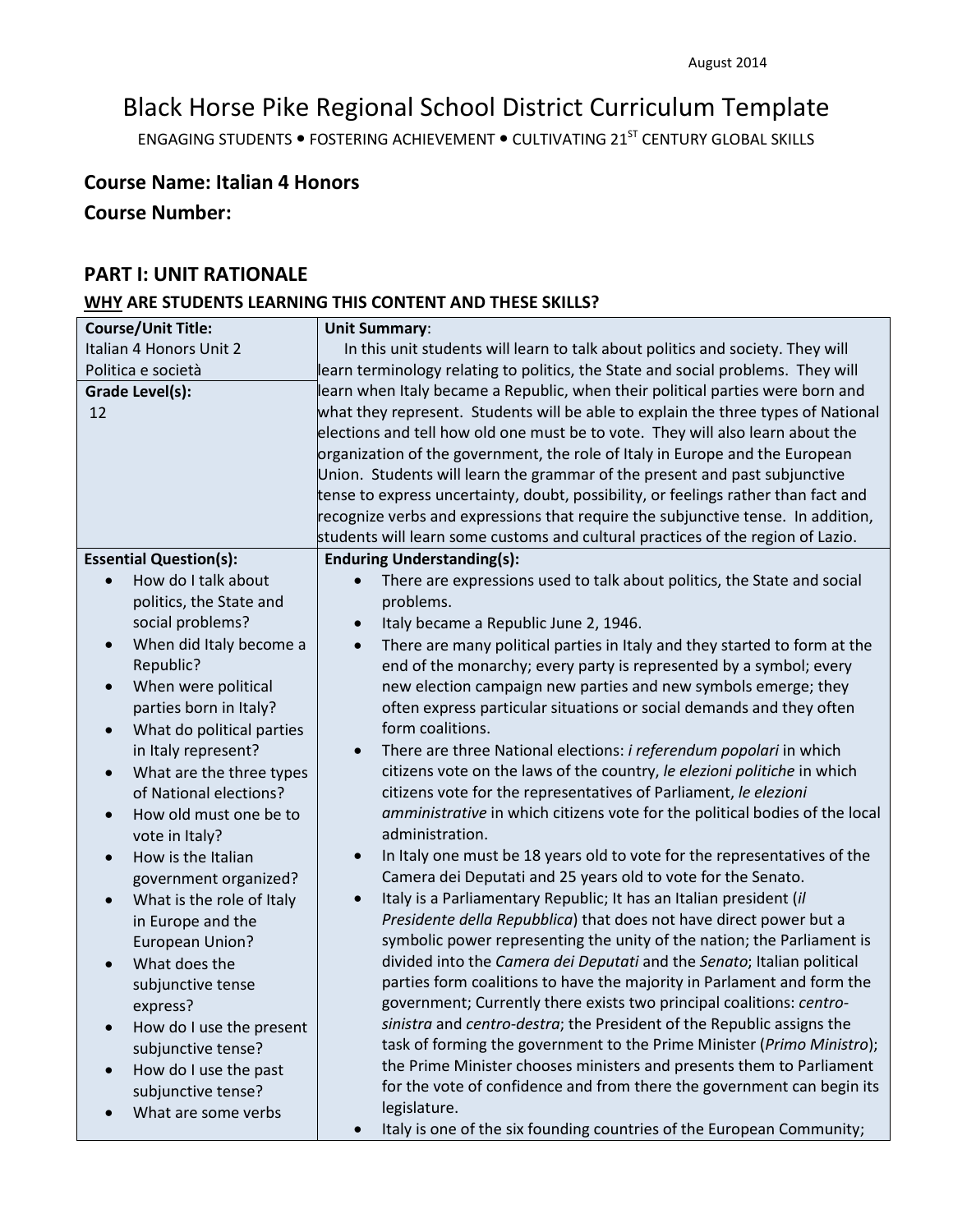| and expressions that      | Italians do not feel as though they are only Italian citizens but European          |
|---------------------------|-------------------------------------------------------------------------------------|
| require the use of the    | citizens; the treaty of the Constitution of the CEE (Comunità Economica             |
| subjunctive tense?        | Europea) was signed in Rome in 1957; because of the European role of                |
| What are some customs     | Italy the concept of the European Union evolved.                                    |
| and practices specific to | The present and past subjunctive tense is used to express uncertainty,<br>$\bullet$ |
| the region of Lazio?      | doubt, possibility, or feelings rather than fact.                                   |
|                           | There are verbs and expressions in Italian that require the use of the<br>$\bullet$ |
|                           | subjunctive tense.                                                                  |
|                           | Lazio is a region of central Italy, whose capital is Rome, seat of the<br>$\bullet$ |
|                           | government and Parliament and rich in history and art.                              |

# **PART II: INSTRUCTIONAL STRATEGIES AND RESOURCES DESCRIBE THE LEARNING TARGETS.**

# **After each target, identify the NJCCCS or Common Core Standards that are applicable**

| <b>Learning Target</b> | <b>NJCCCS or CCSS</b>                                                                                                                                     |                         |
|------------------------|-----------------------------------------------------------------------------------------------------------------------------------------------------------|-------------------------|
| 1.                     | Identify and name terms relating to politics, the State and social problems.                                                                              | 1.7.1.IM.A.7, B.4, B.5, |
| 2.                     | Explain when political parties were born in Italy and what they represent.                                                                                | C.1, C.3                |
| 3.                     | Explain the three types of National elections and tell how old you must be to                                                                             |                         |
|                        | vote.                                                                                                                                                     | 2.7.1.IM.A.4, A.5, A.7, |
|                        | 4. Use the present subjunctive tense of regular and irregular verbs to express<br>uncertainty, doubt, possibility, or personal feelings rather than fact. | <b>R.CCR.1.2.4</b>      |
| 5.                     | Tell the location of the region of Lazio, name its capital, explain the significance                                                                      | 3.7.1.IM.A.4, A.5, A.7, |
|                        | of Rome, the coliseum and name the Independent State within Rome.                                                                                         | <b>R.CCR.1.2.4</b>      |
| 6.                     | Recognize and use verbs and expressions that require the subjunctive tense.                                                                               |                         |
| 7.                     | Use the past subjunctive tense to express uncertainty, doubt, possibility, or                                                                             | 4.7.1.IM.A.5, A.8, B.4, |
|                        | feelings rather than fact.                                                                                                                                | B.5, C.1, C.3           |
| 8.                     | Design a poster of a political party that represents a particular situation or                                                                            |                         |
|                        | social demand of our society and explain how you feel about the situation and                                                                             | 5.7.1.IM.A.4, A.5, A.7, |
|                        | what you would do to better it.                                                                                                                           | <b>R.CCR.1.2.4</b>      |
| 9.                     | Discuss the type of government Italy has and its organization, the role of Italy                                                                          |                         |
|                        | in Europe and the European Union.                                                                                                                         | 6.7.1.IM.A.5, A.8, B.4, |
|                        |                                                                                                                                                           | C.1, C.3                |
|                        |                                                                                                                                                           |                         |
|                        |                                                                                                                                                           | 7.7.1.IM.A.5, A.8, B.4, |
|                        |                                                                                                                                                           | B.5, C.1, C.3           |
|                        |                                                                                                                                                           |                         |
|                        |                                                                                                                                                           | 8.7.1.IM.A.5, A.7, C.1, |
|                        |                                                                                                                                                           | C.3                     |
|                        |                                                                                                                                                           |                         |
|                        |                                                                                                                                                           | 9.7.1.IM.A.4, A.5, A.7, |
|                        |                                                                                                                                                           | <b>R.CCR.1.2.4</b>      |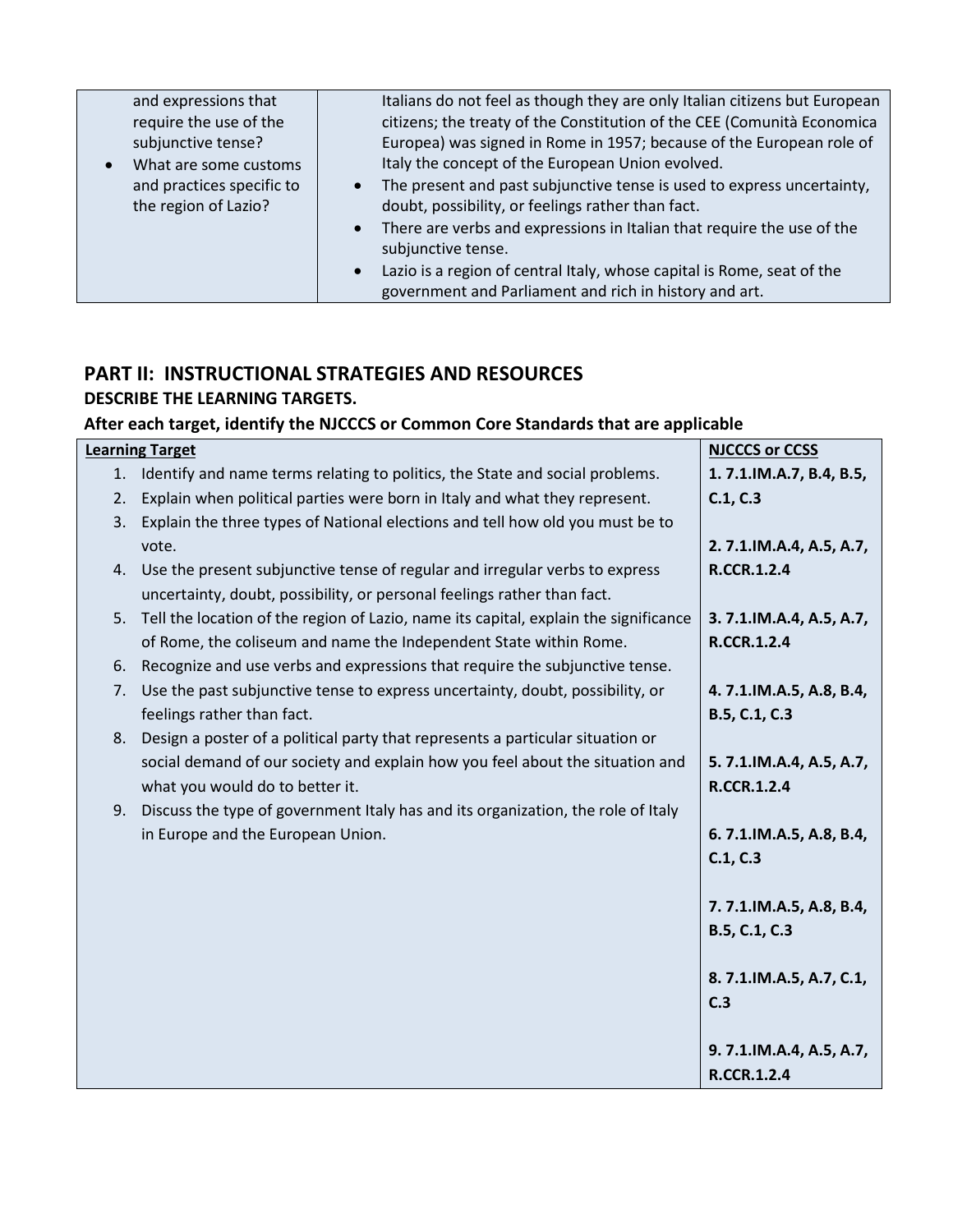# **Inter-Disciplinary Connections:**

**Technology:** Websites: Websites: alice.it; altavista.it; arianna.it; google.it and .com; kataweb.it: cultural searches

on current Italian politics and on the Sistine Chapel in Rome.

**Social Studies**: Learn the customs of the region of Lazio.

**Government:** Learn about Italian politics.

**English:** Analyze Italian grammar compared to English grammar.

**Music:** Students will read and listen to "Lascia che io sia".

# **Students will engage with the following text:**

- *Prego! an invitation to Italian* Textbook (McGraw Hill)
- *Prego* Practice Workbook / Audio Activities (McGraw Hill)
- Instructional Videos (vocabulary, grammar, culture) (McGraw Hill) (YouTube)
- Authentic Song "Lascia che io sia" to listen for and identify the present subjunctive tense
- Quizlet.com to review vocabulary and grammar

#### **Students will write:**

- Fill in the blank and open-ended questions to give and find out information about politics, the State and social problems.
- Written composition explaining if you think it is right for students to express their political opinions with demonstrations and strikes.
- Written composition explaining how you feel about a particular situation or social demand and how you would better the situation.
- Fill in the blank and open-ended questions using the present subjunctive tense, past subjunctive tense, verbs and expressions that require the subjunctive tense.
- Conjugations of regular / irregular verbs using the subjunctive tense.
- Dictations of vocabulary
- Cornell Notes (the present subjunctive tense, verbs and expressions that require the subjunctive tense, the past subjunctive tense, the three National elections and the region of Lazio).

#### **Modifications/Accommodations for struggling learners:**

- Students may be required to write less information, answer 3 out of 5 questions; provide guided dialogs and students fill in the blanks.
- When writing paragraphs may require shorter paragraphs or a few sentences.

#### **Modification/Accommodations for gifted and talented learners:**

- Require students to include more vocabulary words and grammar items.
- Encourage students to continue writing on their own or for an extended time.
- Student may be asked to help struggling learners with their dialogs (writing, speaking, and listening)
- Provide assignment choices that require more detail and a deeper understanding of material.
- Provide more reading material for a deeper depth of knowledge of vocabulary, syntax and grammar.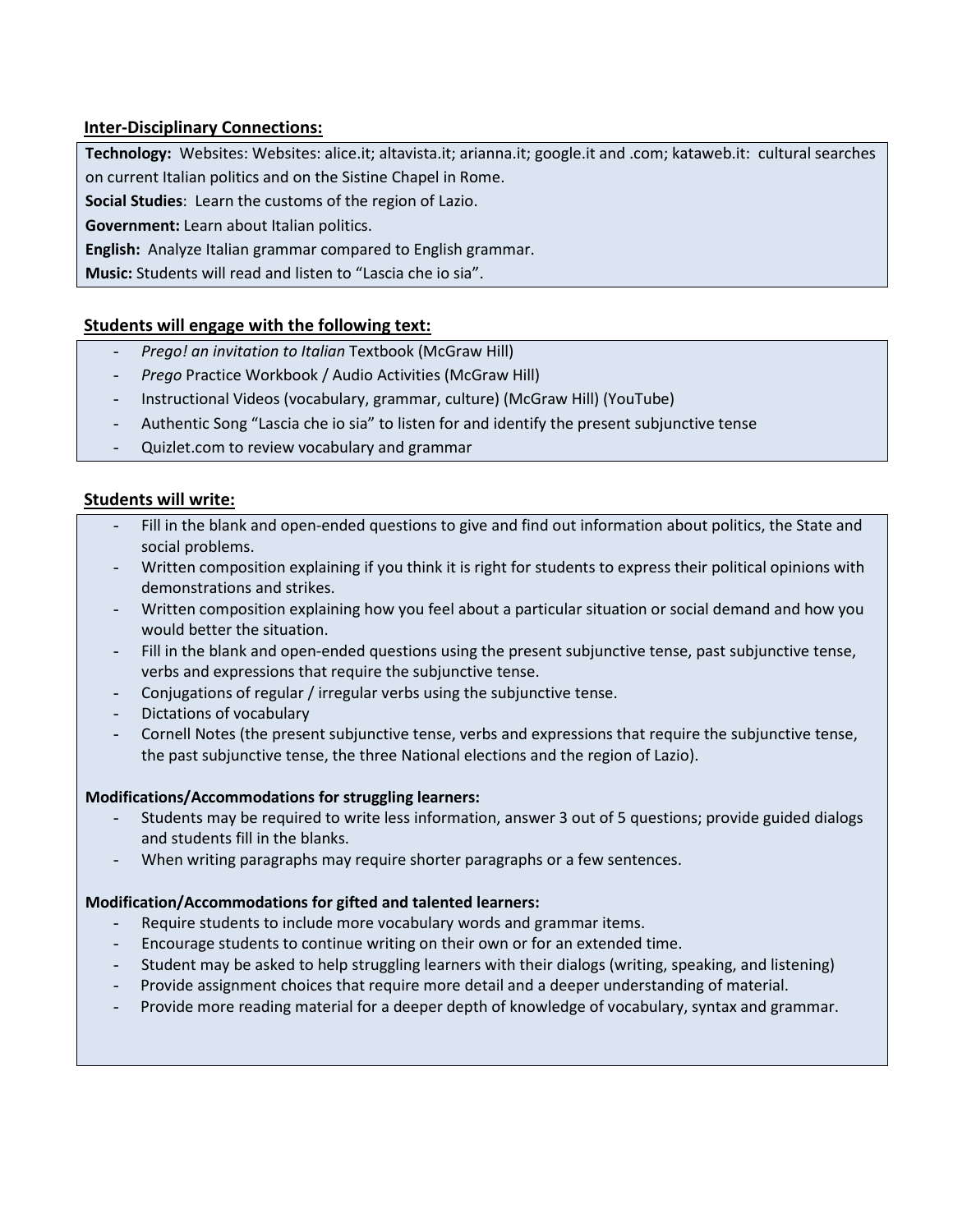# **PART III: TRANSFER OF KNOWLEDGE AND SKILLS**

# **DESCRIBE THE LEARNING EXPERIENCE.**

# **How will students uncover content and build skills.**

- Power Point presentations for vocabulary introduction and pronunciation of terms relating to politics, the State and social problems.
- Power Point presentations for grammar introduction of the present subjunctive tense, verbs and expressions that require the subjunctive tense, the past subjunctive tense.
- Authentic video using vocabulary to talk about using the ATM machine.
- Realia (read an advertisement by a municipal government offering help with your gas bill)
- Information Gap activities to talk express uncertainty, doubt, possibility or personal feelings using the subjunctive tense.
- Hands-on activities (Smart Board games, activities for vocabulary and grammar, verb conjugation games)
- Listening activities (Audio workbook, Power Point presentations, music, teacher lead choral response)
- Cornell Note taking (Power Point presentations, teacher lecture, textbook readings)
- Guided short writing activities from textbook, Power Point notes or prompts
- Practice workbook activities for vocabulary and grammar

# **Modifications/Accommodations for struggling learners:**

- Guided notes with fill in the blanks for Power Point presentations.
- Additional time for listening activities more repetition.
- Only odd or even numbers for workbook activities.
- Highlight or underline key words.
- Model verbal responses.

# **Modifications/Accommodations for gifted and talented learners:**

- Students will research and discuss cultural issues/perspectives in more depth.
- Students will create Power Point presentations for additional vocabulary.
- Students will create additional practice tools to assist the learning of their peers.
- Students will further investigate topics relating to cultural material covered in the unit.
- Students will write a composition on a their idea of an ideal government.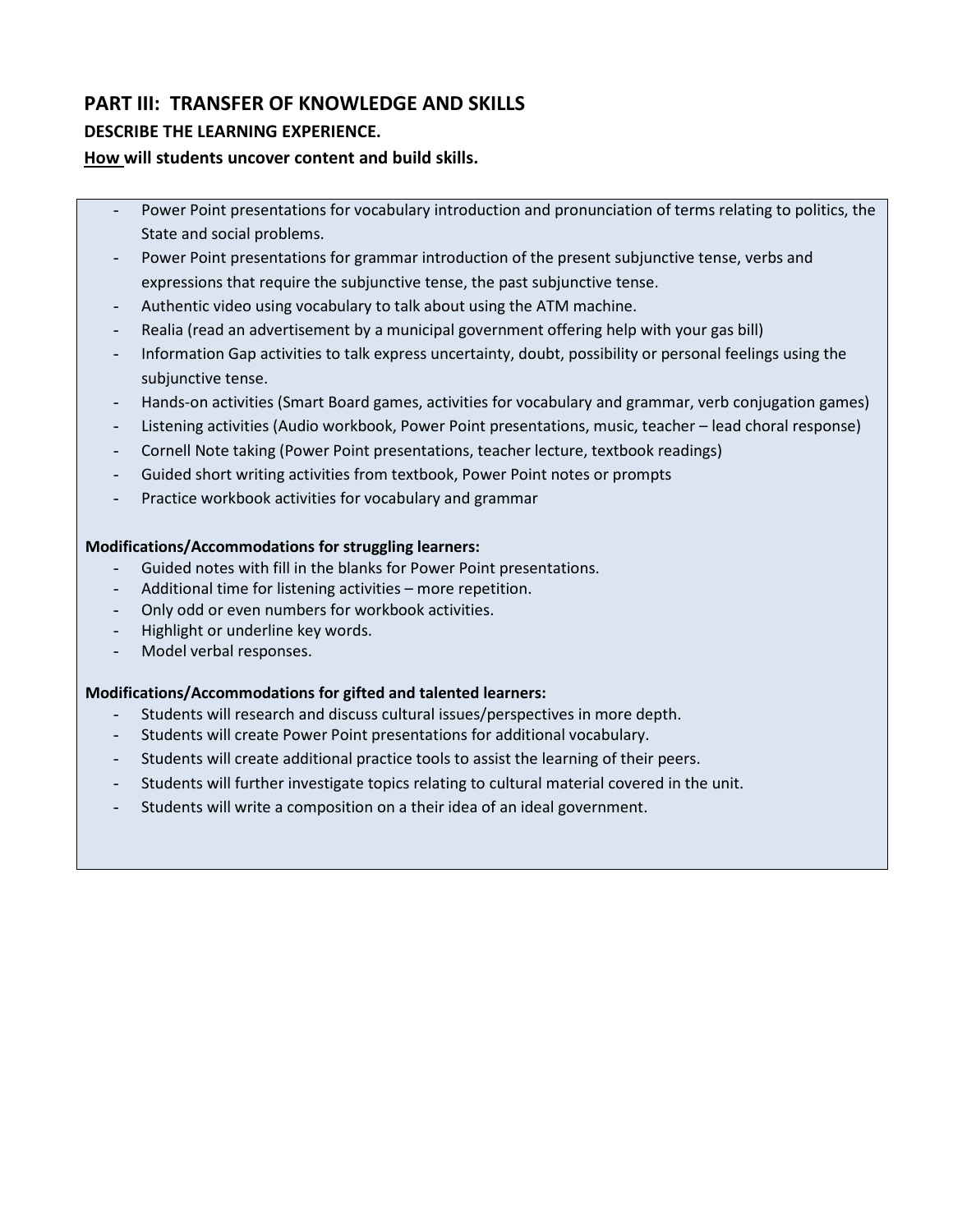# **PART IV: EVIDENCE OF LEARNING IDENTIFY THE METHODS BY WHICH STUDENTS WILL DEMONSTRATE THEIR UNDERSTANDING OF CONTENT AND THEIR ABILITY TO APPLY SKILLS. IDENTIFY BLOOM'S LEVELS.**



# **Formative Assessments:**

- Quiz 1: terms relating to politics, the State and social problems
- Quiz 2: the present subjunctive tense
- Quiz 3: verbs and expressions that require the subjunctive tense
- Quiz 4: the past subjunctive tense
- Homework (written exercises, quizlet.com)
- Class discussions / oral participation
- Notebook checks / practice sheets
- Classwork

**Bloom's Levels: These assessments will mostly require students to Recall, Relate, Compare, Complete, Demonstrate, Interpret, Use, Analyze, Categorize, Organize, Discuss, Express, or Translate.**

### **Accommodations/Modifications:**

#### **Modifications / Accommodations for struggling learners:**

- Provide student with study guide.
- Quizzes may have fewer questions, less choices, removal of ambiguous choices and removal of true and false.
- Provide more time for quizzes and classwork.
- Clarify directions, check for understanding and the student reiterates the directions.

# **Modifications/Accommodations for gifted and talented learners:**

- Well-articulated assignments that require higher cognitive processing, in-depth content and alternate modes of communication.
- Provide opportunities for the student to pursue alternate activities to engage in new learning and avoid the boredom of repeating instruction or unnecessary practice in skills already mastered.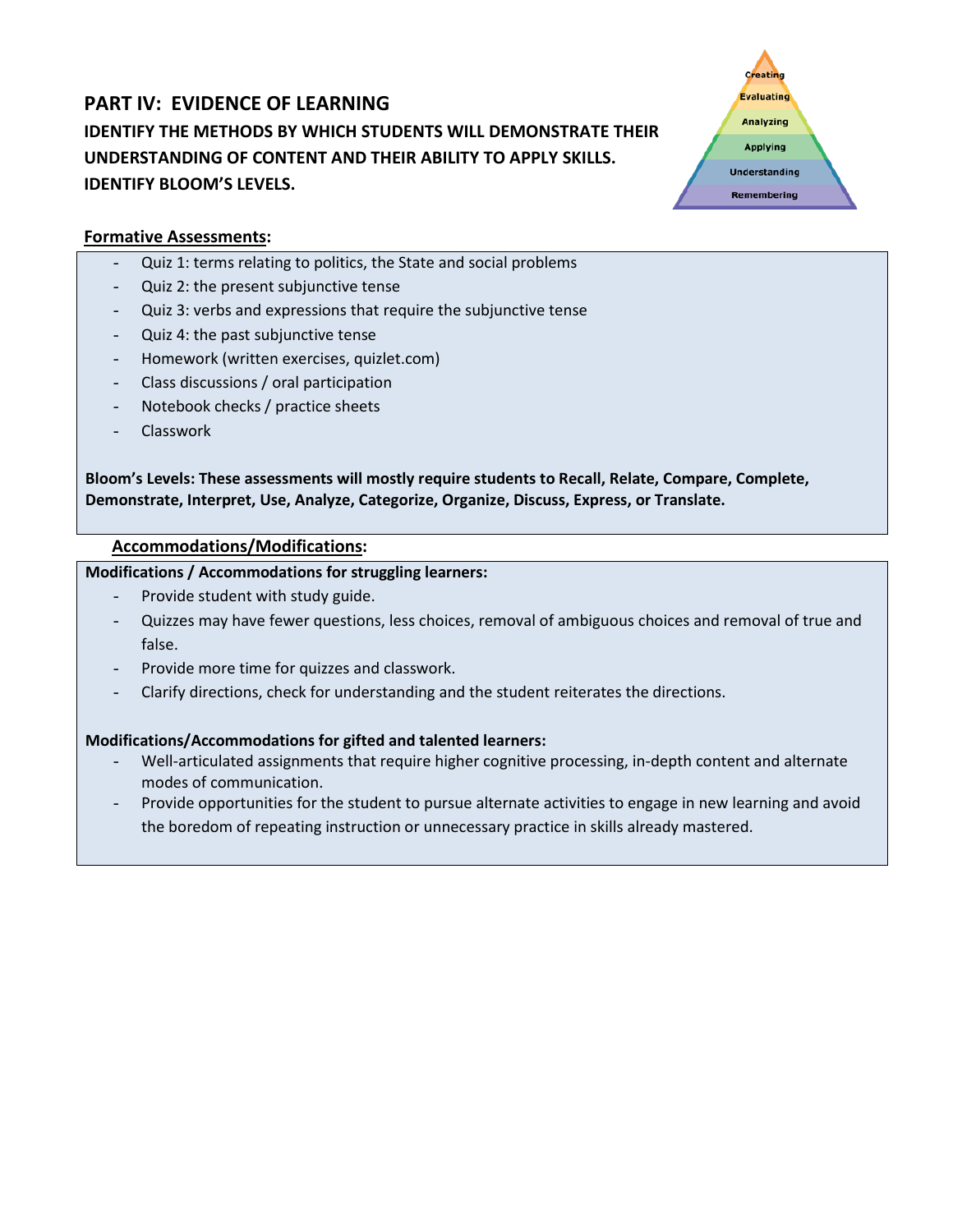# **Summative Assessments:**

- Benchmark on vocabulary relating to politics, the State and social problems, the present subjunctive tense, verbs and expressions that require the subjunctive tense, the past subjunctive tense and culture of the region of Tuscany and the Italian political system.
- Benchmark on reading, writing and listening encompassing the vocabulary and grammar of the unit.

# **Bloom's Levels: These assessments will mostly require students to Recall, Relate, Compare, Complete, Demonstrate, Interpret, Use, Analyze, Categorize, Organize, Express, or Translate.**

# **Accommodations/Modifications:**

#### **Modifications / Accommodations for struggling learners:**

- Provide a study guide with highlighted or underlined key information.
- Provide word bank, decrease number of questions, read directions and student reiterates directions, model responses, provide opportunity for extended time.

#### **Modifications / Accommodations for gifted and talented learners:**

- Tests should emphasize higher-level thinking skills such as synthesis, analysis, and evaluation.
- Increased writing and reading in questions and responses.

#### **Performance Assessments:**

- Projects Students will design a poster of a political party that represents a particular situation or social demand of our society; explain how they feel about the situation and what they would do to better it.
- Oral Assessment Questions that require the answers to contain the use of the subjunctive tense to express uncertainty, doubt, possibility or personal feelings; questions pertaining to the Italian political system.

**Bloom's Levels: These assessments will mostly require students to Recall, Relate, Compare, Complete, Create, Demonstrate, Interpret, Use, Analyze, Categorize, Organize, Discuss, Express, or Translate.**

# **Accommodations/Modifications:**

#### **Modifications / Accommodations for struggling learners:**

Provide clear and concise rubric, simplify project directions and give directions for one section of the project at a time.

#### **Modifications / Accommodations for gifted and talented learners:**

- Give assignments involving more sophisticated computer research and reporting in the target language.
- Give handouts, information for web searches, etc. in the target language.
- Expect students to process a greater volume of any given printed material, and give them the option of independent world language projects of choice.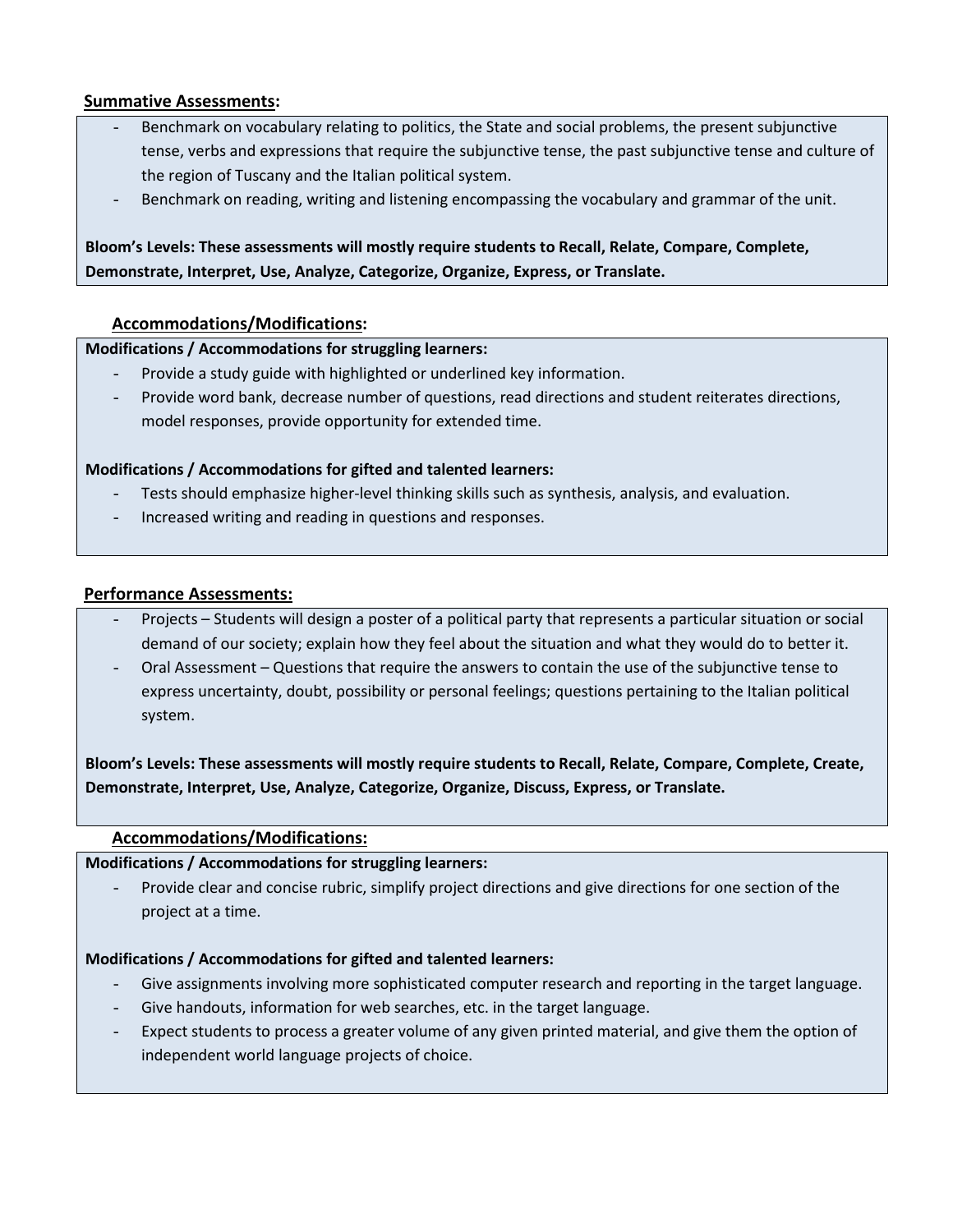# Black Horse Pike Regional School District Curriculum Template

ENGAGING STUDENTS . FOSTERING ACHIEVEMENT . CULTIVATING 21<sup>ST</sup> CENTURY GLOBAL SKILLS

# **Course Name: Italian 4 Honors**

# **Course Number:**

# **PART I: UNIT RATIONALE**

# **WHY ARE STUDENTS LEARNING THIS CONTENT AND THESE SKILLS?**

| <b>Course/Unit Title:</b>            | <b>Unit Summary:</b>                                                                 |  |
|--------------------------------------|--------------------------------------------------------------------------------------|--|
| Italian 4 Honors Unit 3              | In this unit students will learn to talk about the working world. Students will      |  |
| Il mondo del lavoro                  | learn terms relating to searching for work, the work environment and the             |  |
| <b>Grade Level(s):</b>               | language of computers and the internet. They will be able to express what they       |  |
| 12                                   | would do in certain work environment situations, how they would conduct and          |  |
|                                      | be the recipient of an interview, why they would be a good candidate for a job       |  |
|                                      | and their habits on the computer. They will learn about the world of work in         |  |
|                                      | Italy and compare it with the working world in the United States. They will learn    |  |
|                                      | about the iconic FIAT company and how the computer and internet have                 |  |
|                                      | changed the world of communication. Students will learn the grammar of               |  |
|                                      | conjunctions that require the subjunctive tense, the use of the subjunctive tense    |  |
|                                      | in certain types of clauses and the differentiation between the use of the           |  |
|                                      | subjunctive tense and the infinitive. In addition, students will learn some          |  |
|                                      | customs and cultural practices of the region of Piemonte.                            |  |
| <b>Essential Question(s):</b>        | <b>Enduring Understanding(s):</b>                                                    |  |
| How do I talk about                  | There are expressions used to talk about searching for work, the work                |  |
| searching for work, the              | environment, and the language of computers.                                          |  |
| work environment and                 | There are interrogative words and expressions used to formulate<br>$\bullet$         |  |
| the language of                      | questions and give answers for the interview process.                                |  |
| computers and the                    | There are expressions and the use of the subjunctive tense to express<br>$\bullet$   |  |
| Internet?                            | opinions and thoughts of your candidacy for a job.                                   |  |
| How do I express what I<br>$\bullet$ | There is a high youth unemployment rate in Italy after university.<br>$\bullet$      |  |
| would do in certain work             | FIAT stands for Fabbrica Italiana Automobili Torino and is the most<br>$\bullet$     |  |
| environment situations?              | important private industrial company.                                                |  |
| How do I form questions<br>$\bullet$ | The advances of the computer and Internet in Italy have impacted the<br>$\bullet$    |  |
| and answers to conduct               | working world, communication and finding information.                                |  |
| and be the recipient an              | A conjunction is a word that connects other words, phrases, or clauses;<br>$\bullet$ |  |
| interview?                           | some conjunctions always take the subjunctive tense.                                 |  |
| How do I explain my<br>$\bullet$     | The subjunctive tense is used in a dependent clause introduced by an                 |  |
| candidacy for a job?                 | indefinite word or expression; in a clause introduced by a relative                  |  |
| What are my habits on                | superlative or a negative and in a relative clause that follows an                   |  |
| the computer?                        | indefinite expression.                                                               |  |
| What is the working                  | The subjunctive is used when the subjects of the verbs in the                        |  |
| world like in Italy?                 | independent and dependent clauses are different; when the subject of                 |  |
| What does FIAT stand                 | both verbs is the same the infinitive is used; there are verbs and                   |  |
| for?                                 | expressions that require $di$ + infinitive when the subject is the same.             |  |
| Why is FIAT an                       | Piemonte is located in the North West of Italy; it produces two famous               |  |
| important company?                   | wines and is known for its chocolate; Torino is the capital of Piemonte.             |  |
| How did the computer                 |                                                                                      |  |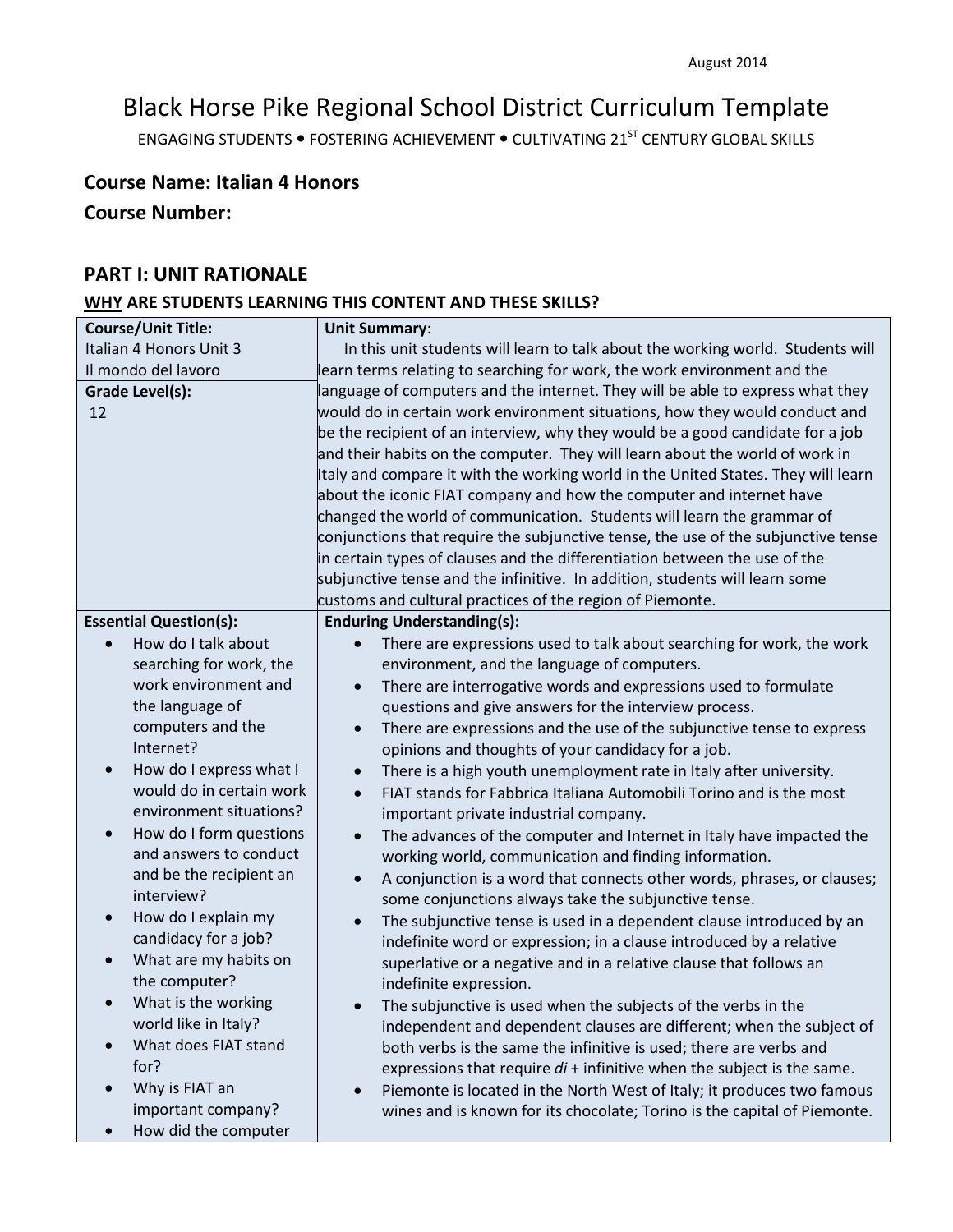| in Italy?<br>$\bullet$<br>tense?<br>$\bullet$<br>must I use the<br>$\bullet$<br>of a verb?<br>$\bullet$ | and Internet change the<br>world of communication<br>What conjunctions<br>require the subjunctive<br>In what types of clauses<br>subjunctive tense?<br>How do I differentiate<br>using the subjunctive<br>tense and the infinitive<br>What are some customs<br>and practices specific to<br>the region of Piemonte? |  |  |
|---------------------------------------------------------------------------------------------------------|---------------------------------------------------------------------------------------------------------------------------------------------------------------------------------------------------------------------------------------------------------------------------------------------------------------------|--|--|
|                                                                                                         |                                                                                                                                                                                                                                                                                                                     |  |  |
|                                                                                                         |                                                                                                                                                                                                                                                                                                                     |  |  |

# **PART II: INSTRUCTIONAL STRATEGIES AND RESOURCES DESCRIBE THE LEARNING TARGETS.**

# **After each target, identify the NJCCCS or Common Core Standards that are applicable**

|    | <b>Learning Target</b>                                                            | <b>NJCCCS or CCSS</b>   |
|----|-----------------------------------------------------------------------------------|-------------------------|
| 1. | Identify, name and use terms relating to work, finding work, the work             | 1.7.1.IM.A.7, B.4, B.5, |
|    | environment, the computer and Internet.                                           | C.1, C.3                |
| 2. | Explain what you would do in certain work situations.                             |                         |
| 3. | Express how you would conduct and be the recipient of an interview.               | 2.7.1.IM.A.5, B.4, B.5  |
| 4. | Explain why you are a good candidate for a job.                                   |                         |
| 5. | Write a cover letter and resume for a job that you are seeking.                   | 3.7.1.IM.B.4            |
| 6. | Compare the world of work in America and Italy.                                   |                         |
| 7. | Explain your habits on the computer.                                              | 4.7.1.IM.B.5, C.1, C.3  |
| 8. | Explain the importance of the company FIAT in Italy.                              |                         |
| 9. | Recognize and use conjunctions that require the subjunctive tense.                | 5.7.1.IM.C.1, C.3       |
|    | 10. Use the subjunctive tense in a dependent clause introduced by an indefinite   |                         |
|    | word or expression, in a clause introduced by a relative superlative or a         | 6.7.1.IM.A.1, A.4, A.5, |
|    | negative and in a relative clause that follows an indefinite expression.          | A.7, R.CCR.1.2.4        |
|    | 11. Name the location of the region of Piemonte, several typical products and its |                         |
|    | capital.                                                                          | 7.7.1.IM.A.5, B.4, B.5  |
|    | 12. Differentiate between using the subjunctive tense and the infinitive when the |                         |
|    | subject(s) of the verbs in the independent and dependent clause are the same      | 8.7.1.IM.A.4, A.5, A.7, |
|    | or different.                                                                     | <b>R.CCR.1.2.4</b>      |
|    | 13. Discuss how the computer and Internet have changed the world of               |                         |
|    | communication, information and work in Italy.                                     | 9.7.1.IM.A.5 A.8, B.4,  |
|    |                                                                                   | B.5, C.1, C.3           |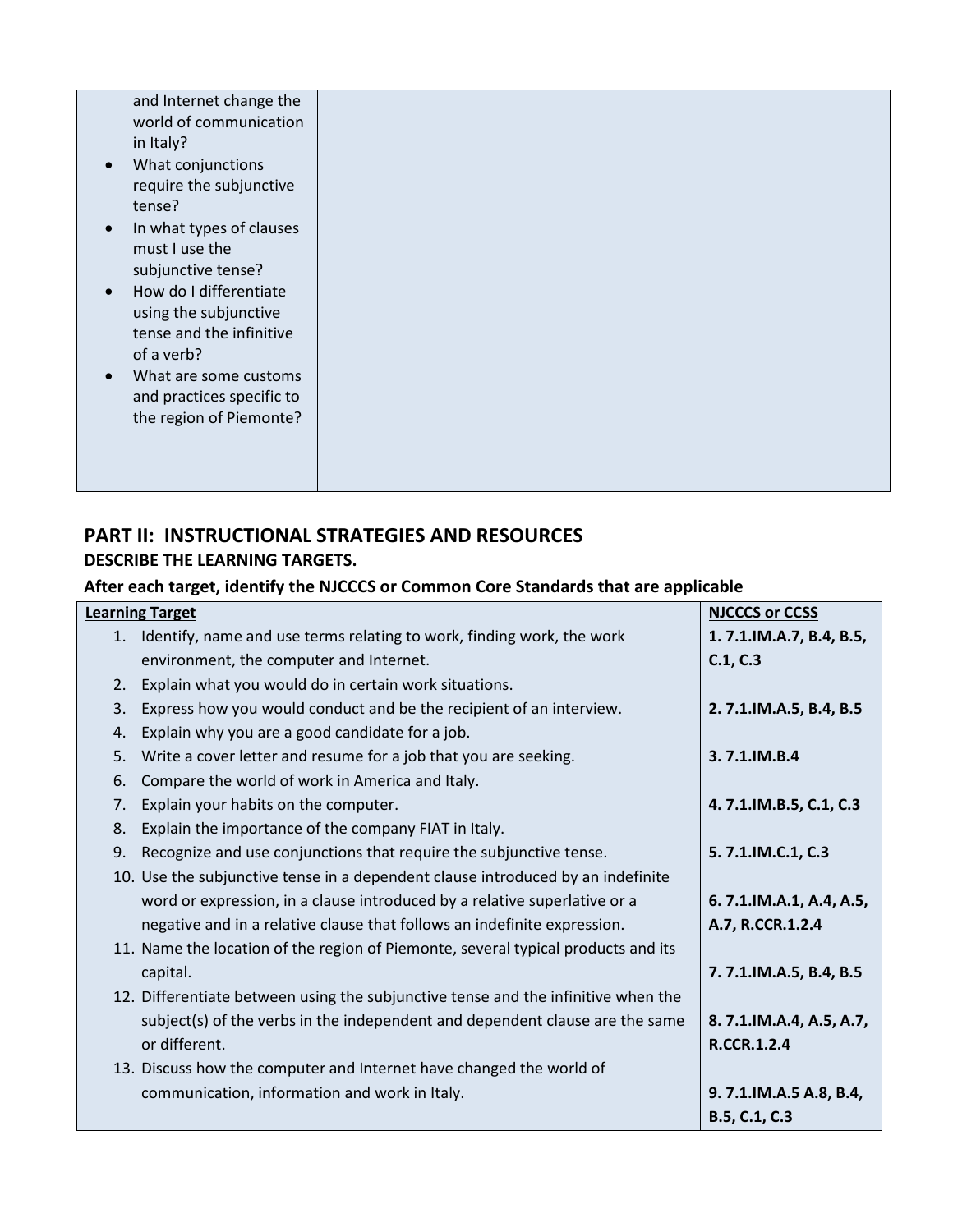| 10.7.1.IM.A.5, A.8,<br>B.4, B.5, C.1, C.3  |
|--------------------------------------------|
| 11. 7.1.IM.A.4, A.5,<br>A.7, R.CCR.1.2.4   |
| 12. 7.1.IM.A.5, A.8,<br>B.4, B.5, C.1, C.3 |
| 13. 7.1.IM.A.4, A.5,<br>A.7, R.CCR.1.2.4   |

# **Inter-Disciplinary Connections:**

**Technology:** Websites: alice.it; altavista.it; arianna.it; google.it and .com; kataweb.it: cultural searches on a movie theatre in the city of Torino in Piemonte and on searching for jobs on the Internet.

**Social Studies**: Learn the customs of the region of Piemonte; how technology changed the way we communicate and helped globalize the world; how the company FIAT had an impact on Italy's working world; about the Italian work force.

**English:** Analyze Italian grammar compared to English grammar.

**Music:** Students will read and listen to "Stella cometa".

# **Students will engage with the following text:**

- *Prego! an invitation to Italian* Textbook (McGraw Hill)
- *Prego* Practice Workbook / Audio Activities (McGraw Hill)
- Instructional Videos (vocabulary, grammar, culture) (McGraw Hill) (YouTube)
- Authentic Song "Stella cometa" to listen for and identify metaphors used, the singer's metal state and a dish that reminds him of his true love
- Quizlet.com to review vocabulary and grammar

# **Students will write:**

- Fill in the blank and open-ended questions to give and find out information about work, searching for work, the work environment and the language of the computer and Internet.
- Written composition describing if you have ever worked and if you think studying and working at the same time is a positive or negative experience.
- Written composition to describe why you are a good candidate for a job and explain work experience.
- Venn diagram to compare the world of work in Italy and America.
- Fill in the blank and open-ended questions using conjunctions that require the subjunctive tense, certain clauses that require the subjunctive tense and to differentiate between using the subjunctive tense and the infinitive.
- Dictations of vocabulary
- Cornell Notes (conjunctions that require the subjunctive tense, certain clauses that require the subjunctive tense, differentiation between using the subjunctive tense and the infinitive, the computer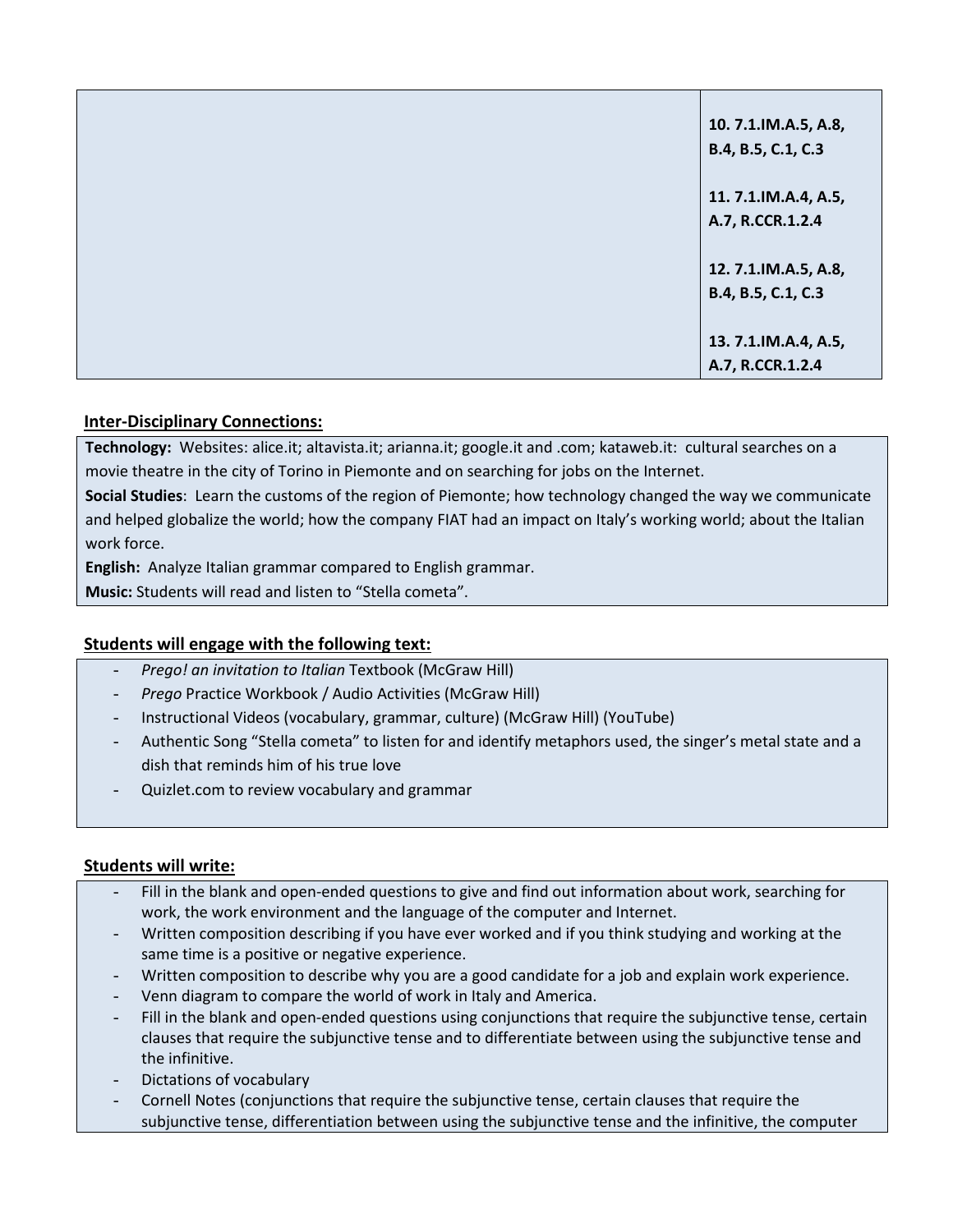#### and Internet in Italy and the region of Piemonte).

#### **Modifications/Accommodations for struggling learners:**

- Students may be required to write less information, answer 3 out of 5 questions; provide guided dialogs and students fill in the blanks.
- When writing paragraphs may require shorter paragraphs or a few sentences.

#### **Modification/Accommodations for gifted and talented learners:**

- Require students to include more vocabulary words and grammar items.
- Encourage students to continue writing on their own or for an extended time.
- Student may be asked to help struggling learners with their dialogs (writing, speaking, and listening)
- Provide assignment choices that require more detail and a deeper understanding of material.
- Provide more reading material for a deeper depth of knowledge of vocabulary, syntax and grammar.

# **PART III: TRANSFER OF KNOWLEDGE AND SKILLS**

# **DESCRIBE THE LEARNING EXPERIENCE.**

# **How will students uncover content and build skills.**

- Power Point presentations for vocabulary introduction and pronunciation of terms relating to work, searching for work, the work environment and the language of the computer and Internet.
- Power Point presentations for grammar introduction of conjunctions that require the subjunctive tense, certain clauses that require the subjunctive tense and differentiation between the use of the subjunctive tense and the infinitive.
- Authentic video using vocabulary to talk about work in Italy and America.
- Realia (read job announcements in a newspaper)
- Information Gap activities to use conjunctions that require the subjunctive tense, certain clauses that require the subjunctive tense and to differentiate between the subjunctive tense and the infinitive.
- Hands-on activities (Smart Board games, activities for vocabulary and grammar, verb conjugation games)
- Listening activities (Audio workbook, Power Point presentations, music, teacher lead choral response)
- Cornell Note taking (Power Point presentations, teacher lecture, textbook readings)
- Guided short writing activities from textbook, Power Point notes or prompts
- Practice workbook activities for vocabulary and grammar

#### **Modifications/Accommodations for struggling learners:**

- Guided notes with fill in the blanks for Power Point presentations.
- Additional time for listening activities more repetition.
- Only odd or even numbers for workbook activities.
- Highlight or underline key words.
- Model verbal responses.

#### **Modifications/Accommodations for gifted and talented learners:**

- Students will research and discuss cultural issues/perspectives in more depth.
- Students will create Power Point presentations for additional vocabulary.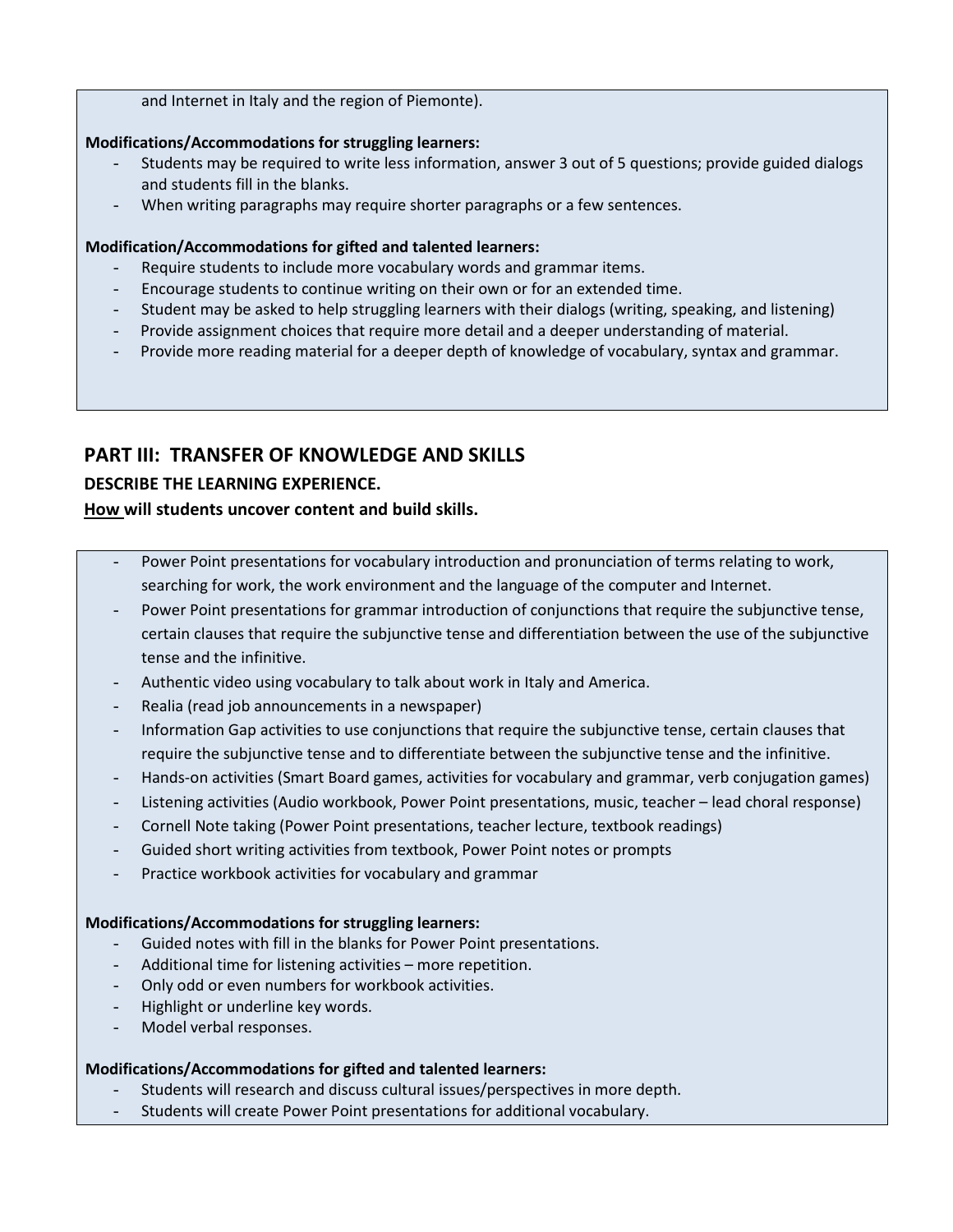- Students will create additional practice tools to assist the learning of their peers.
- Students will further investigate topics relating to cultural material covered in the unit.
- Students will write a blog for their class.

# **PART IV: EVIDENCE OF LEARNING IDENTIFY THE METHODS BY WHICH STUDENTS WILL DEMONSTRATE THEIR UNDERSTANDING OF CONTENT AND THEIR ABILITY TO APPLY SKILLS. IDENTIFY BLOOM'S LEVELS.**



#### **Formative Assessments:**

- Quiz 1: terms relating to work, searching for work, the work environment and the language of the computer and Internet
- Quiz 2: conjunctions that require the subjunctive tense
- Quiz 3: other uses of the subjunctive (certain clauses that require the subjunctive tense)
- Quiz 4: differentiation between the subjunctive tense and the infinitive
- Homework (written exercises, quizlet.com)
- Class discussions / oral participation
- Notebook checks / practice sheets
- Classwork

**Bloom's Levels: These assessments will mostly require students to Recall, Relate, Compare, Complete, Demonstrate, Interpret, Use, Analyze, Categorize, Organize, Discuss, Express, or Translate.**

#### **Accommodations/Modifications:**

#### **Modifications / Accommodations for struggling learners:**

- Provide student with study guide.
- Quizzes may have fewer questions, less choices, removal of ambiguous choices and removal of true and false.
- Provide more time for quizzes and classwork.
- Clarify directions, check for understanding and the student reiterates the directions.

# **Modifications/Accommodations for gifted and talented learners:**

- Well‐articulated assignments that require higher cognitive processing, in‐depth content and alternate modes of communication.
- Provide opportunities for the student to pursue alternate activities to engage in new learning and avoid the boredom of repeating instruction or unnecessary practice in skills already mastered.

### **Summative Assessments:**

Benchmark on vocabulary relating to work, searching for work, the work environment and the language of the computer and Internet, conjunctions that require the subjunctive tense, certain clauses that require the subjunctive tense, the differentiation between the use of the subjunctive tense and the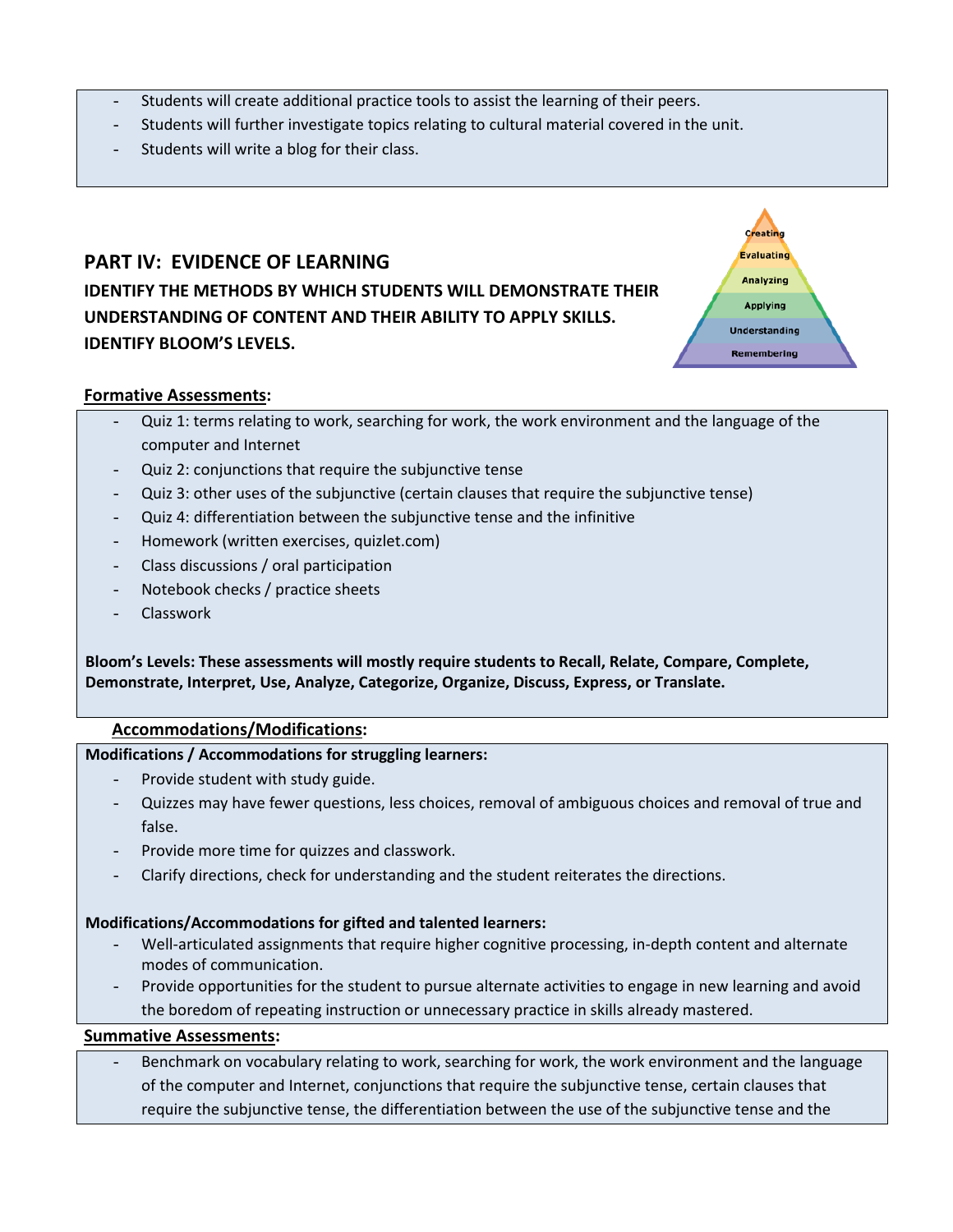- infinitive and culture of the region of Piemonte and the computer and Internet in Italy.
- Benchmark on reading, writing and listening encompassing the vocabulary and grammar of the unit.

# **Bloom's Levels: These assessments will mostly require students to Recall, Relate, Compare, Complete, Demonstrate, Interpret, Use, Analyze, Categorize, Organize, Express, or Translate.**

# **Accommodations/Modifications:**

# **Modifications / Accommodations for struggling learners:**

- Provide a study guide with highlighted or underlined key information.
- Provide word bank, decrease number of questions, read directions and student reiterates directions, model responses, provide opportunity for extended time.

# **Modifications / Accommodations for gifted and talented learners:**

- Tests should emphasize higher-level thinking skills such as synthesis, analysis, and evaluation.
- Increased writing and reading in questions and responses.

# **Performance Assessments:**

- Projects Students will write a cover letter and explain their work experience in a resume using the subjunctive tense and learned vocabulary to apply for a job of their dreams.
- Dialogues / role-plays Students will write a dialogue conducting and being the recipient of a job interview.
- Oral Assessment Explain what qualifies you for a certain job, what you think are important skills to have, that you have been looking for a certain type of job, how long you have been looking for, questions that require the use of conjunctions that require the subjunctive tense, certain clauses that require the subjunctive tense and the differentiation between the use of the subjunctive tense and the infinitive.

# **Bloom's Levels: These assessments will mostly require students to Recall, Relate, Compare, Complete, Create, Demonstrate, Interpret, Use, Analyze, Categorize, Organize, Discuss, Express, or Translate.**

# **Accommodations/Modifications:**

# **Modifications / Accommodations for struggling learners:**

Provide clear and concise rubric, simplify project directions and give directions for one section of the project at a time.

# **Modifications / Accommodations for gifted and talented learners:**

- Give assignments involving more sophisticated computer research and reporting in the target language.
- Give handouts, information for web searches, etc. in the target language.
- Expect students to process a greater volume of any given printed material, and give them the option of independent world language projects of choice.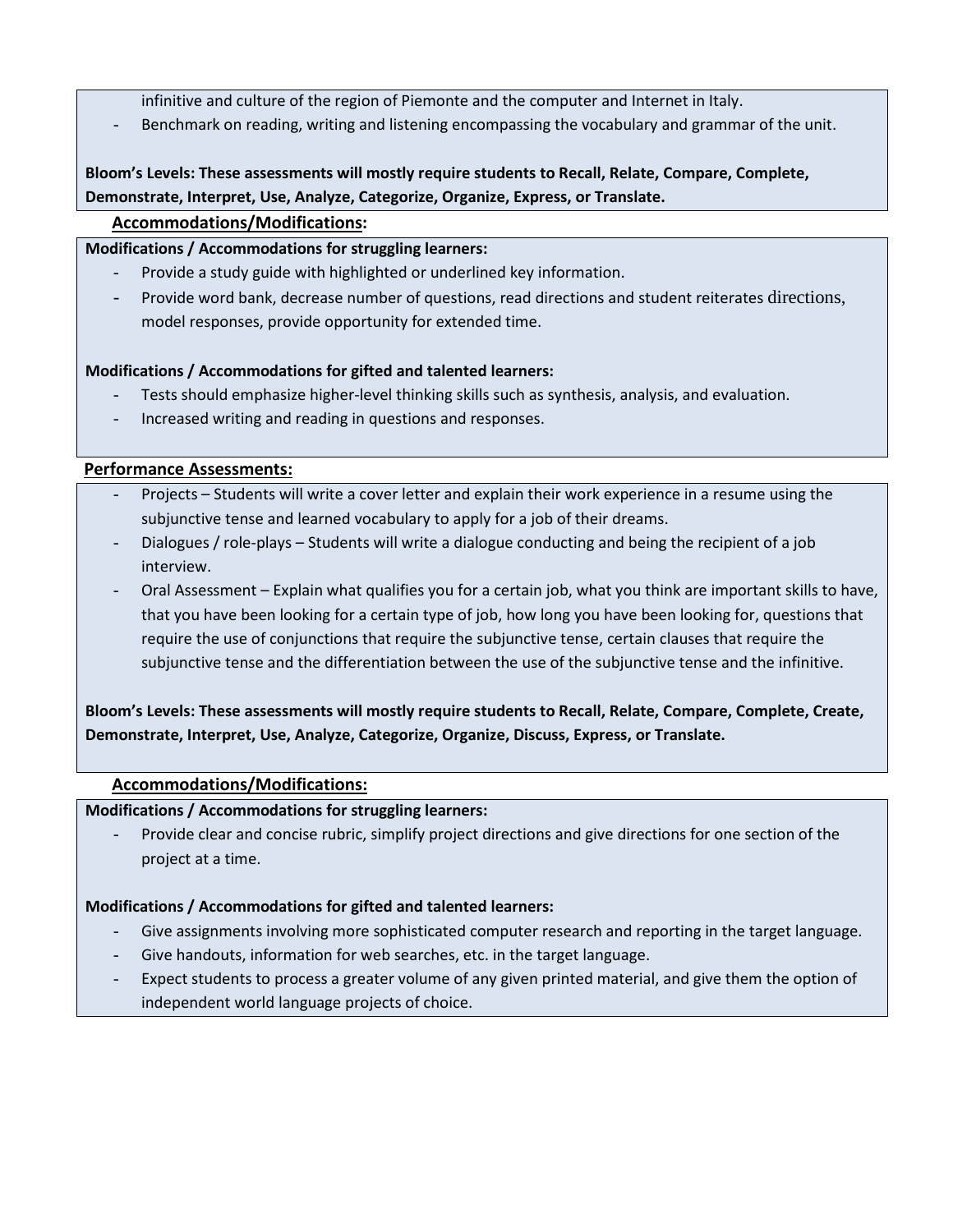# Black Horse Pike Regional School District Curriculum Template

ENGAGING STUDENTS . FOSTERING ACHIEVEMENT . CULTIVATING 21<sup>ST</sup> CENTURY GLOBAL SKILLS

# **Course Name: Italian 4 Honors**

# **Course Number:**

# **PART I: UNIT RATIONALE**

# **WHY ARE STUDENTS LEARNING THIS CONTENT AND THESE SKILLS?**

| <b>Course/Unit Title:</b>                              | <b>Unit Summary:</b>                                                                                                                           |
|--------------------------------------------------------|------------------------------------------------------------------------------------------------------------------------------------------------|
| Italian 4 Honors Unit 4                                | In this unit students will learn to talk about a multicultural society. They will                                                              |
| La società multiculturale                              | learn terms relating to social problems, values and a multicultural society.                                                                   |
| Grade Level(s):                                        | Students will express which social problems concern them, their opinion on                                                                     |
| 12                                                     | various social problems, which laws they are for and against and problems with                                                                 |
|                                                        | today's youth. They will learn about the rising presence of ethnic food in Italy                                                               |
|                                                        | and how Italy is a multicultural diverse society through immigration. Students                                                                 |
|                                                        | will learn the grammar of the subjunctive imperfect tense, the subjunctive                                                                     |
|                                                        | pluperfect tense and differentiation between using the subjunctive present, past                                                               |
|                                                        | and past perfect tenses. In addition, students will learn some customs and                                                                     |
|                                                        | practices of the region of Friuli-Venezia Giulia.                                                                                              |
| <b>Essential Question(s):</b>                          | <b>Enduring Understanding(s):</b>                                                                                                              |
| How do I talk about                                    | There are expressions used to talk about social problems, values, and a                                                                        |
| social problems, values                                | multicultural society.                                                                                                                         |
| and a multicultural                                    | There are expressions and the use of the subjunctive tense to express<br>$\bullet$                                                             |
| society?                                               | your thoughts and opinions on social problems that concern you, laws                                                                           |
| How do I talk about<br>$\bullet$                       | that you are for or against, and problems with today's youth.                                                                                  |
| which social problems                                  | Culinary traditions of other countries are on the rise in Italy due to the<br>$\bullet$                                                        |
| concern me?                                            | influx of immigration.                                                                                                                         |
| How do I express my<br>$\bullet$<br>opinion on various | Italy once a country of emigration has now become a country of                                                                                 |
| social problems?                                       | immigration resulting in the arrival of new cultures and traditions which<br>make it a multicultural diverse society; Among the immigrants are |
| How do I talk about<br>$\bullet$                       | people from North Africa, Eastern Europe, China, the Philippines, Peru                                                                         |
| laws that I am for or                                  | and Albania; Italy is making efforts to integrate immigrants into their                                                                        |
| against?                                               | society.                                                                                                                                       |
| How do I talk about the<br>$\bullet$                   | The subjunctive imperfect tense is used to express uncertainty, doubt,                                                                         |
| problems with today's                                  | possibility or personal feelings when the verb in the independent clause                                                                       |
| youth?                                                 | is in any past tense or the conditional and the action of the dependent                                                                        |
| What are some types of<br>$\bullet$                    | clause occurs simultaneously with or after the action of the                                                                                   |
| ethnic food and                                        | independent clause.                                                                                                                            |
| restaurants seen                                       | The subjunctive pluperfect tense is used in a dependent clause when                                                                            |
| throughout Italy?                                      | the verb in the independent clause is a past tense or the conditional                                                                          |
| Why has Italy become a                                 | and the action of the dependent clause occurred before the action of                                                                           |
| multicultural diverse                                  | the independent clause.                                                                                                                        |
| society?                                               | In order to differentiate using the congiuntivo presente (present                                                                              |
| Which ethnicities are<br>$\bullet$                     | subjunctive) and congiuntivo passato (simple past subjunctive) tenses is                                                                       |
| currently immigrating                                  | to identify whether the verb in the independent clause is in the                                                                               |
| to Italy and why?                                      | present, future or command form and the action in the dependent                                                                                |
| How is Italy making an                                 | clause occurs at the same time or in the future or if its action happened                                                                      |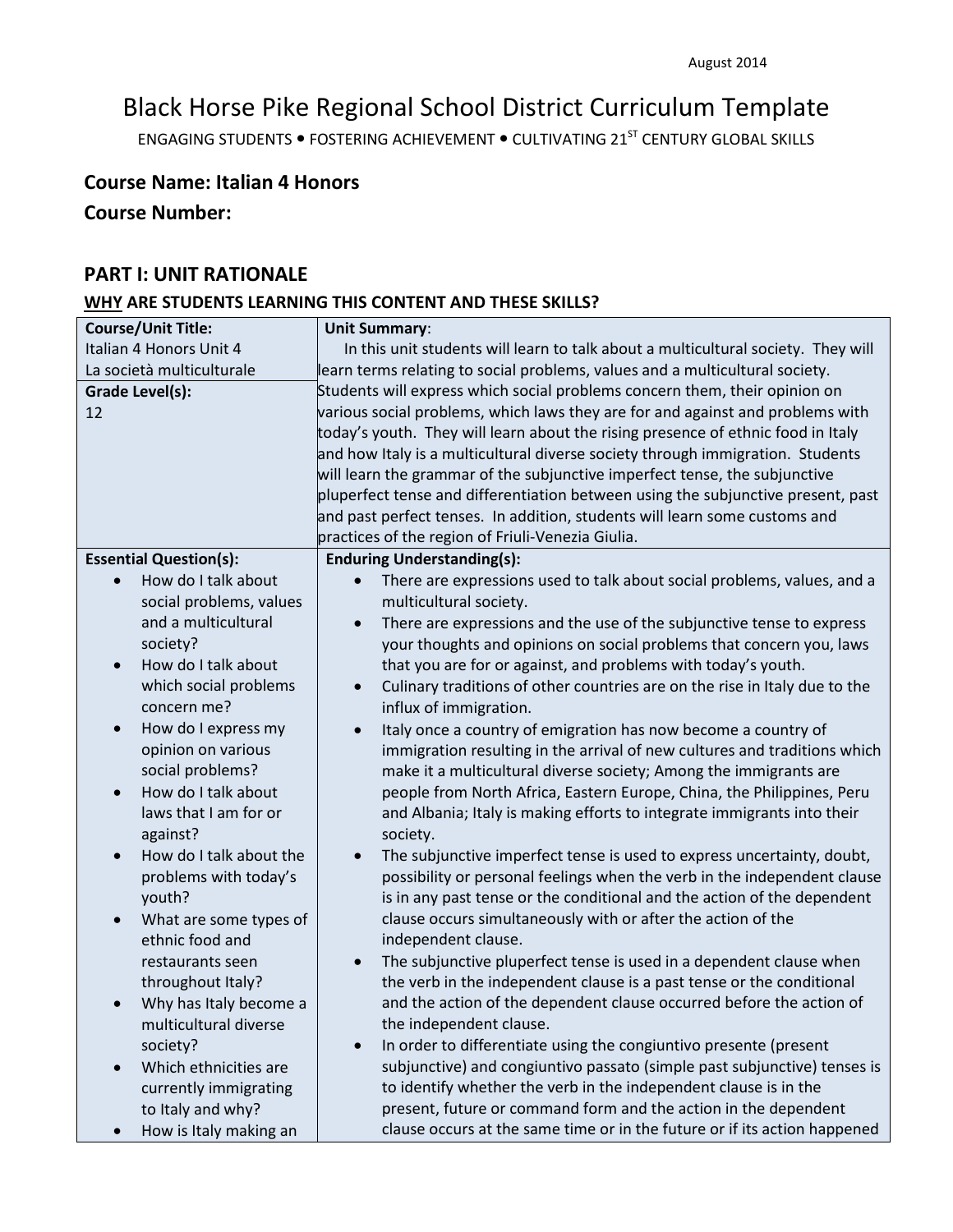| effort to integrate<br>immigrants into their<br>society?<br>How do I use the<br>subjunctive imperfect<br>tense?<br>How do I use the<br>subjunctive pluperfect<br>tense?<br>How do I know when to<br>use the subjunctive<br>present, past and<br>pluperfect tenses?<br>What are some<br>customs and cultural<br>practices specific to the<br>region of Friuli-Venezia<br>Giulia? | in the past.<br>In order to differentiate using the imperfetto del congiuntivo<br>(imperfect subjunctive) and the trapassato del congiuntivo (pluperfect<br>subjunctive) is to identify if the verb in the independent clause is in any<br>past tense or the conditional and the action in the dependent clause<br>occurred at the same time, later or if the action preceded that of the<br>independent clause.<br>The region of Friuli-Venezia Giulia is a northeastern region of Italy;<br>there are several languages spoken in the region and its capital is<br>Trieste, which is culturally rich due to its proximity with Slovenia and<br>Austria. |
|---------------------------------------------------------------------------------------------------------------------------------------------------------------------------------------------------------------------------------------------------------------------------------------------------------------------------------------------------------------------------------|-----------------------------------------------------------------------------------------------------------------------------------------------------------------------------------------------------------------------------------------------------------------------------------------------------------------------------------------------------------------------------------------------------------------------------------------------------------------------------------------------------------------------------------------------------------------------------------------------------------------------------------------------------------|
|---------------------------------------------------------------------------------------------------------------------------------------------------------------------------------------------------------------------------------------------------------------------------------------------------------------------------------------------------------------------------------|-----------------------------------------------------------------------------------------------------------------------------------------------------------------------------------------------------------------------------------------------------------------------------------------------------------------------------------------------------------------------------------------------------------------------------------------------------------------------------------------------------------------------------------------------------------------------------------------------------------------------------------------------------------|

# **PART II: INSTRUCTIONAL STRATEGIES AND RESOURCES DESCRIBE THE LEARNING TARGETS.**

# **After each target, identify the NJCCCS or Common Core Standards that are applicable**

| <b>Learning Target</b> |                                                                                      | <b>NJCCCS or CCSS</b>    |
|------------------------|--------------------------------------------------------------------------------------|--------------------------|
|                        | 1. Identify, name and use terms relating to social problems, values and a            | 1.7.1.IM.A.7, B.4, B.5,  |
|                        | multicultural society.                                                               | C.1, C.3, C.4            |
| 2.                     | Indicate social problems that concern you and explain why.                           |                          |
| 3.                     | Express your opinion on various social problems.                                     | 2.7.1.IM.A.5, B.4, B.5   |
|                        | 4. Explain why you are against or for various laws.                                  |                          |
| 5.                     | Express your opinion on major problems with today's youth and describe               | 3.7.1.IM.A.5, B.4, B.5   |
|                        | solutions for them.                                                                  |                          |
| 6.                     | Discuss the rising presence of ethnic food in Italy.                                 | 4.7.1.IM.A.5, B.4, B.5   |
| 7.                     | Use the subjunctive imperfect tense of regular and irregular verbs.                  |                          |
| 8.                     | Use the subjunctive pluperfect tense.                                                | 5.7.1.IM.C.3             |
| 9.                     | Name the location of the region of Friuli-Venezia Giulia, the languages spoken,      |                          |
|                        | its capital and a famous author from the region.                                     | 6.7.1.IM. A.4, A.5, A.7, |
|                        | 10. Differentiate between using the subjunctive present, past and pluperfect         | <b>R.CCR.1.2.4</b>       |
|                        | tenses.                                                                              |                          |
|                        | 11. Discuss the phenomena of Italy as a rising multicultural diverse society and     | 7.7.1.IM.A.5, A.8, B.4   |
|                        | Italy's efforts to integrate immigrants to their country.                            | B.5                      |
|                        | 12. Explain what it is like to be an immigrant to our country in present day or in a |                          |
|                        | past era.                                                                            | 8.7.1.IM.A.5, A.8, B.4,  |
|                        |                                                                                      | B.5                      |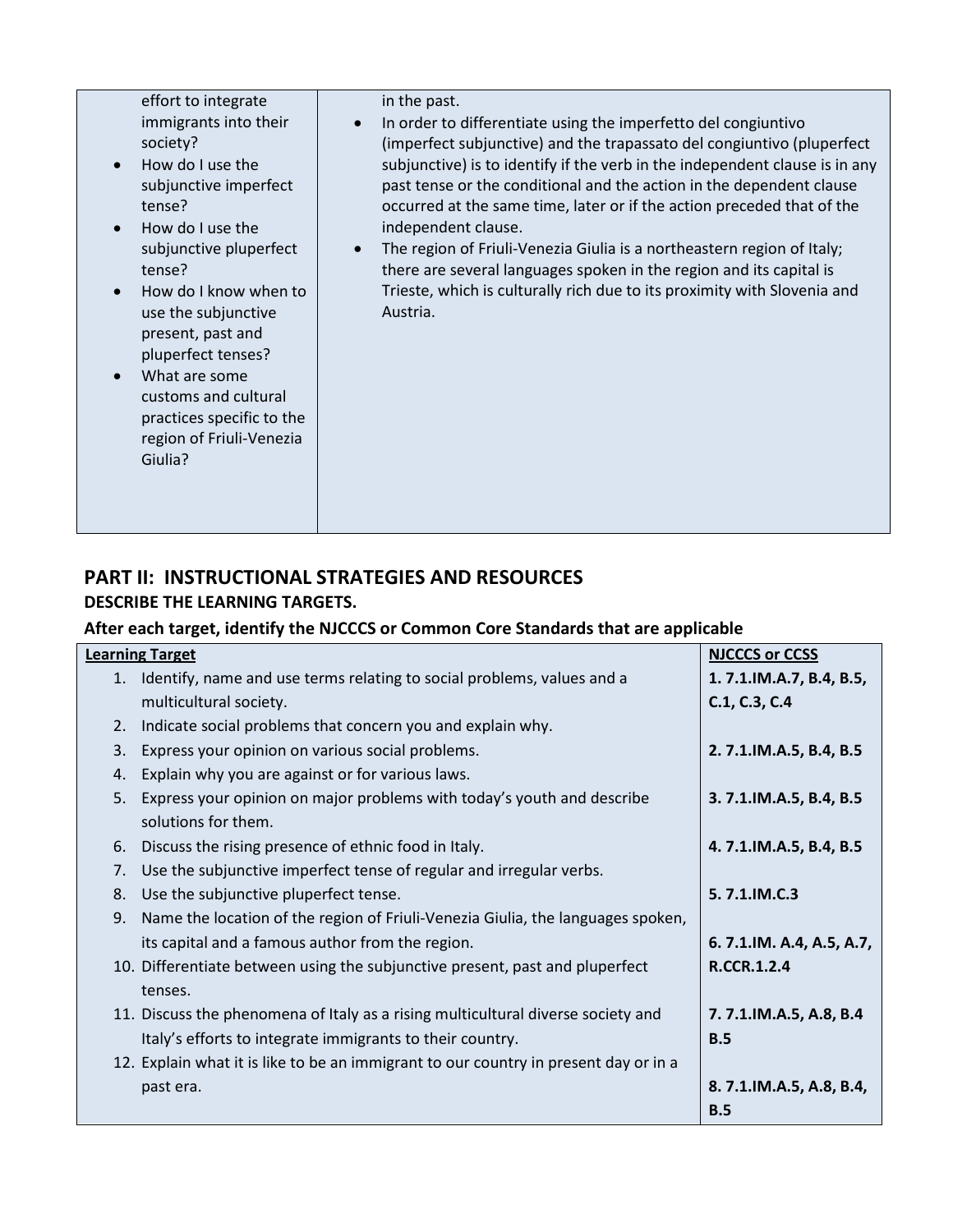| 9.7.1.IM.A.4, A.5, A.7,<br>R.CCR.1.2.4          |
|-------------------------------------------------|
| 10. 7.1.IM.A.5, A.8,<br>B.4, B.5, C.1, C.3, C.4 |
| 11. 7.1.IM.A.4, A.5,                            |
| A.7, R.CCR.1.2.4                                |
| 12. 7.1.IM.A.5, A.7,<br>C.1, C.3, C.4           |

# **Inter-Disciplinary Connections:**

**Technology:** Websites: alice.it; altavista.it; arianna.it; google.it and .com; kataweb.it: cultural searches on foreign citizens in Italy and on the region of Friuli-Venezia Giulia.

**Social Studies**: Learn the customs of the region of Friuli-Venezia Giulia and about Italy as a multicultural diverse society.

**English:** Analyze Italian grammar compared to English grammar.

**Music:** Students will read and listen to "Fiori rosa fiori di pesco".

# **Students will engage with the following text:**

- *Prego! an invitation to Italian* Textbook (McGraw Hill)
- *Prego* Practice Workbook / Audio Activities (McGraw Hill)
- Instructional Videos (vocabulary, grammar, culture) (McGraw Hill) (YouTube)
- Authentic Song "Fiori rosa fiori di pesco" to identify the basic storyline and what the singer wants to hear and wants to believe is still true.
- Quizlet.com to review vocabulary and grammar

# **Students will write:**

- Fill in the blank and open-ended questions to give and find out information about social problems, values and a multicultural society.
- Written composition expressing your opinion on major problems of today's youth and describing solutions for them.
- Diary entries describing your experiences and thoughts as an immigrant to this country in present day or in a past era.
- Fill in the blank and open-ended questions using the subjunctive imperfect tense, subjunctive pluperfect tense and to differentiate between the subjunctive present, past and pluperfect tenses.
- Conjugations of regular / irregular verbs using the subjunctive imperfect and pluperfect tenses.
- Dictations of vocabulary
- Cornell Notes (the subjunctive imperfect tense, the subjunctive pluperfect tense, the differentiation between the subjunctive present, past and pluperfect tenses, the region of Friuli-Venezia Giulia and Italy's new Italian society).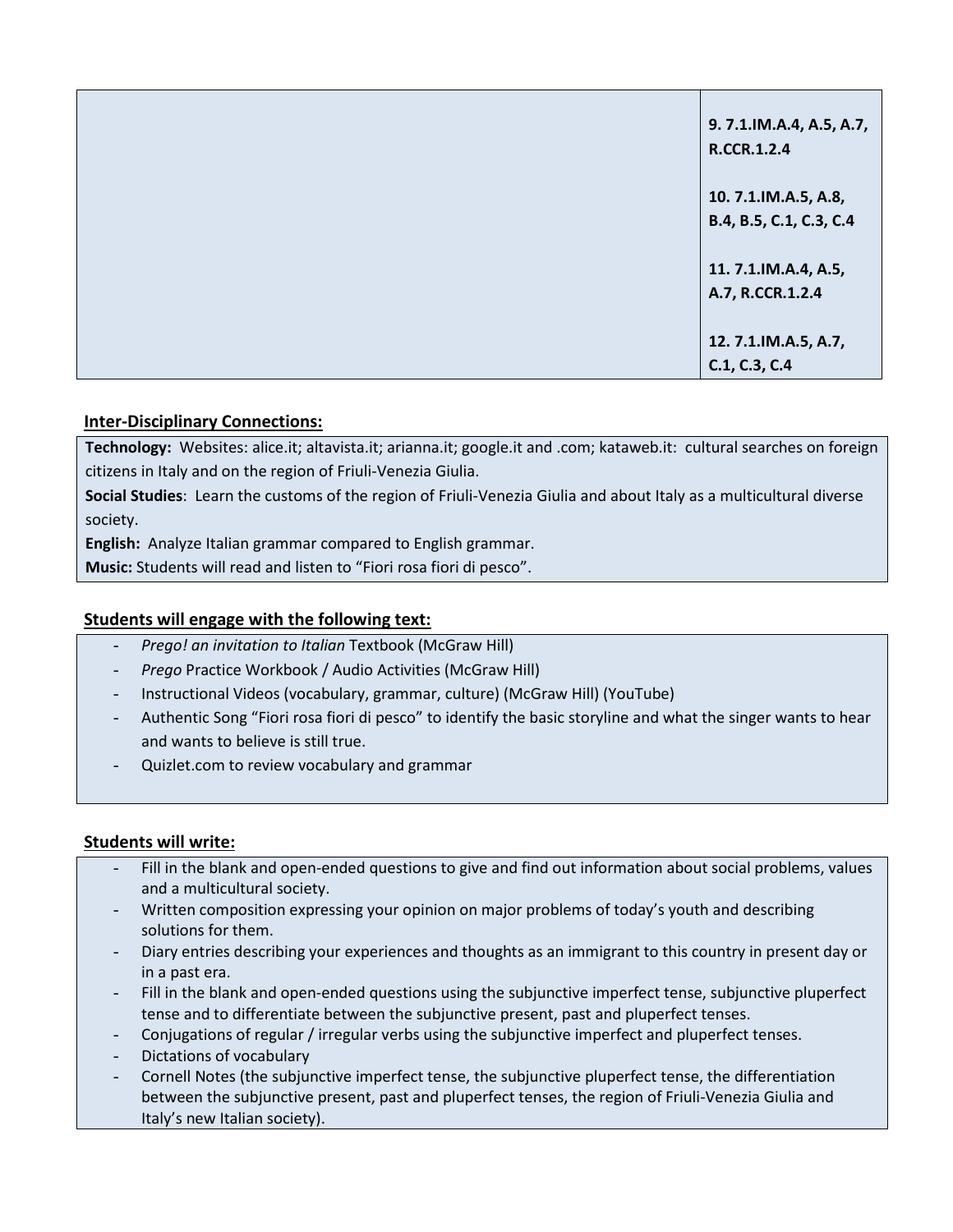#### **Modifications/Accommodations for struggling learners:**

- Students may be required to write less information, answer 3 out of 5 questions; provide guided dialogs and students fill in the blanks.
- When writing paragraphs may require shorter paragraphs or a few sentences.

# **Modification/Accommodations for gifted and talented learners:**

- Require students to include more vocabulary words and grammar items.
- Encourage students to continue writing on their own or for an extended time.
- Student may be asked to help struggling learners with their dialogs (writing, speaking, and listening)
- Provide assignment choices that require more detail and a deeper understanding of material.
- Provide more reading material for a deeper depth of knowledge of vocabulary, syntax and grammar.

# **PART III: TRANSFER OF KNOWLEDGE AND SKILLS**

# **DESCRIBE THE LEARNING EXPERIENCE.**

# **How will students uncover content and build skills.**

- Power Point presentations for vocabulary introduction and pronunciation of terms relating to social problems, values and a multicultural society.
- Power Point presentations for grammar introduction of the subjunctive imperfect tense, the subjunctive pluperfect tense and the differentiation between the use of the subjunctive present, past and pluperfect tenses.
- Authentic video using vocabulary to talk about diverse magazines and newspapers.
- Realia (read a pamphlet on Amnesty International)
- Information Gap activities to use the subjunctive imperfect tense, subjunctive pluperfect tense and the differentiation between the subjunctive present, past and pluperfect tenses.
- Hands-on activities (Smart Board games, activities for vocabulary and grammar, verb conjugation games)
- Listening activities (Audio workbook, Power Point presentations, music, teacher lead choral response)
- Cornell Note taking (Power Point presentations, teacher lecture, textbook readings)
- Guided short writing activities from textbook, Power Point notes or prompts
- Practice workbook activities for vocabulary and grammar

# **Modifications/Accommodations for struggling learners:**

- Guided notes with fill in the blanks for Power Point presentations.
- Additional time for listening activities more repetition.
- Only odd or even numbers for workbook activities.
- Highlight or underline key words.
- Model verbal responses.

# **Modifications/Accommodations for gifted and talented learners:**

- Students will research and discuss cultural issues/perspectives in more depth.
- Students will create Power Point presentations for additional vocabulary.
- Students will create additional practice tools to assist the learning of their peers.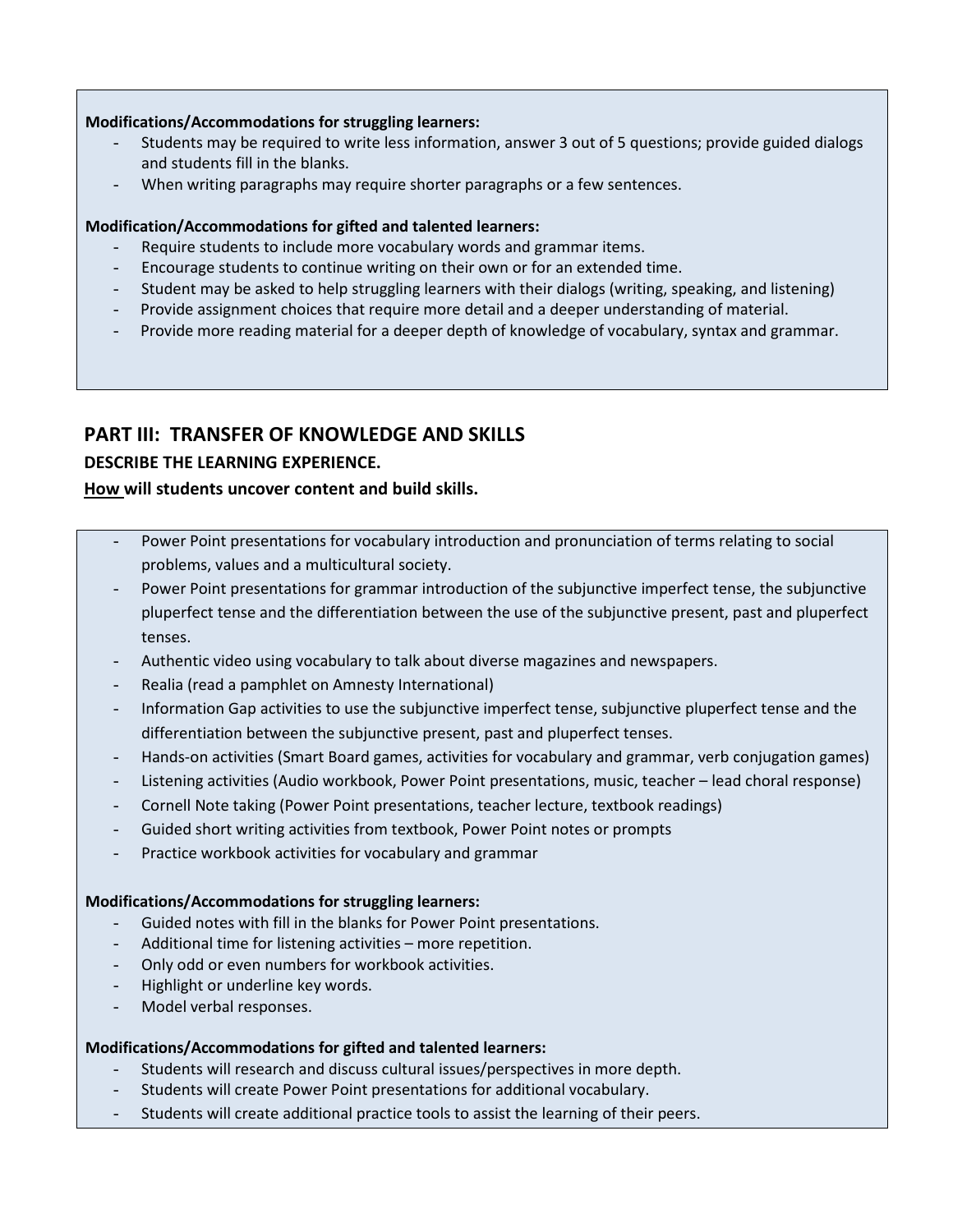- Students will further investigate topics relating to cultural material covered in the unit.
- Students will write a composition on the advantages and disadvantages of immigration.

# **PART IV: EVIDENCE OF LEARNING IDENTIFY THE METHODS BY WHICH STUDENTS WILL DEMONSTRATE THEIR UNDERSTANDING OF CONTENT AND THEIR ABILITY TO APPLY SKILLS. IDENTIFY BLOOM'S LEVELS.**



#### **Formative Assessments:**

- Quiz 1: terms relating to social problems, values and a multicultural society
- Quiz 2: the subjunctive imperfect tense
- Quiz 3: the subjunctive pluperfect tense
- Quiz 4: the differentiation in the use of the subjunctive present, past and pluperfect tenses
- Homework (written exercises, quizlet.com)
- Class discussions / oral participation
- Notebook checks / practice sheets
- **Classwork**

**Bloom's Levels: These assessments will mostly require students to Recall, Relate, Compare, Complete, Demonstrate, Interpret, Use, Analyze, Categorize, Organize, Discuss, Express, or Translate.**

#### **Accommodations/Modifications:**

#### **Modifications / Accommodations for struggling learners:**

- Provide student with study guide.
- Quizzes may have fewer questions, less choices, removal of ambiguous choices and removal of true and false.
- Provide more time for quizzes and classwork.
- Clarify directions, check for understanding and the student reiterates the directions.

#### **Modifications/Accommodations for gifted and talented learners:**

- Well-articulated assignments that require higher cognitive processing, in-depth content and alternate modes of communication.
- Provide opportunities for the student to pursue alternate activities to engage in new learning and avoid the boredom of repeating instruction or unnecessary practice in skills already mastered.

#### **Summative Assessments:**

Benchmark on vocabulary relating to social problems, values and a multicultural society, the subjunctive imperfect tense, the subjunctive pluperfect tense, the differentiation in the use of the subjunctive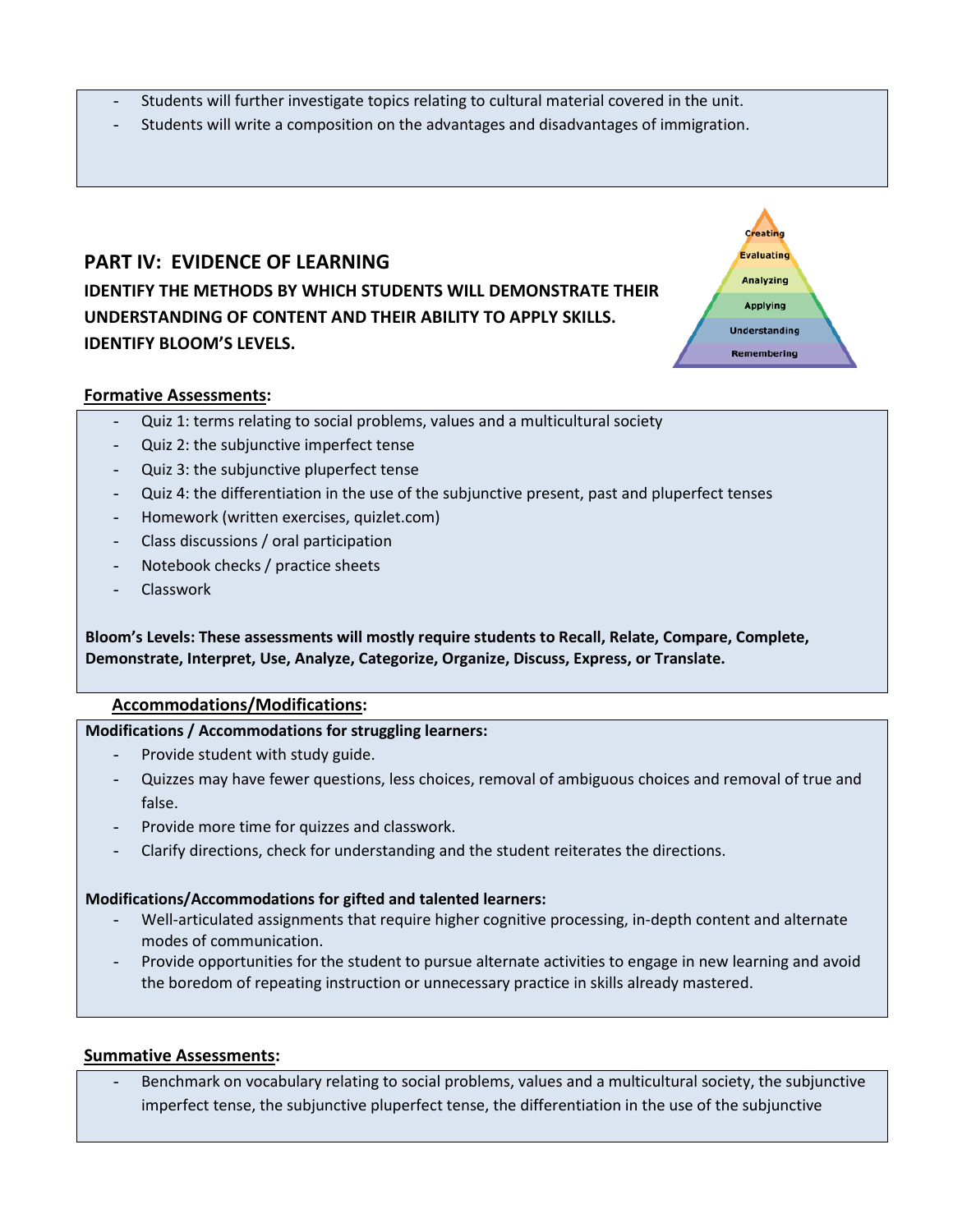- present, past and pluperfect tenses and culture of the region of Friuli-Venezia Giulia and Italy as a multicultural diverse society.
- Benchmark on reading, writing and listening encompassing the vocabulary and grammar of the unit.

**Bloom's Levels: These assessments will mostly require students to Recall, Relate, Compare, Complete, Demonstrate, Interpret, Use, Analyze, Categorize, Organize, Express, or Translate.**

# **Accommodations/Modifications:**

### **Modifications / Accommodations for struggling learners:**

- Provide a study guide with highlighted or underlined key information.
- Provide word bank, decrease number of questions, read directions and student reiterates directions, model responses, provide opportunity for extended time.

# **Modifications / Accommodations for gifted and talented learners:**

- Tests should emphasize higher-level thinking skills such as synthesis, analysis, and evaluation.
- Increased writing and reading in questions and responses.

# **Performance Assessments:**

- Projects Students will write diary entries describing your experiences and thoughts as an immigrant to this country in the present day or in a past era using the subjunctive tense.
- Oral Assessment Questions based on various social problems, values or about the multicultural society; questions in which students utilize the subjunctive imperfect or pluperfect tenses in their answers.

**Bloom's Levels: These assessments will mostly require students to Recall, Relate, Compare, Complete, Create, Demonstrate, Interpret, Use, Analyze, Categorize, Organize, Discuss, Express, or Translate.**

# **Accommodations/Modifications:**

# **Modifications / Accommodations for struggling learners:**

Provide clear and concise rubric, simplify project directions and give directions for one section of the project at a time.

# **Modifications / Accommodations for gifted and talented learners:**

- Give assignments involving more sophisticated computer research and reporting in the target language.
- Give handouts, information for web searches, etc. in the target language.
- Expect students to process a greater volume of any given printed material, and give them the option of independent world language projects of choice.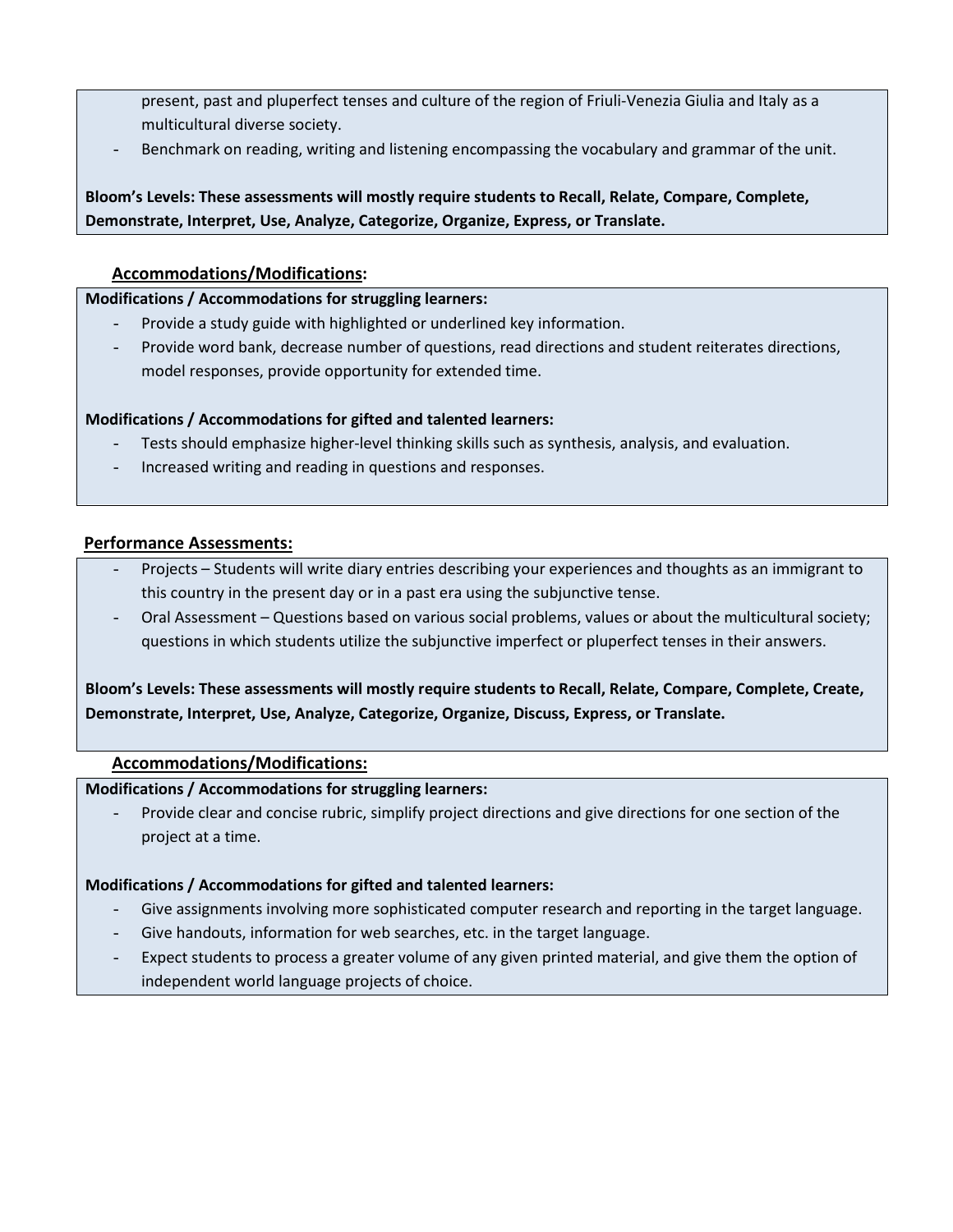# Black Horse Pike Regional School District Curriculum Template

ENGAGING STUDENTS . FOSTERING ACHIEVEMENT . CULTIVATING 21<sup>ST</sup> CENTURY GLOBAL SKILLS

# **Course Name: Italian 4 Honors**

# **Course Number:**

# **PART I: UNIT RATIONALE**

# **WHY ARE STUDENTS LEARNING THIS CONTENT AND THESE SKILLS?**

| <b>Course/Unit Title:</b>             | <b>Unit Summary:</b>                                                             |  |  |
|---------------------------------------|----------------------------------------------------------------------------------|--|--|
| Italian 4 Honors Unit 5               | In this unit students will read an adapted novel: "Le avventure di Pinocchio"    |  |  |
| Le avventure di Pinocchio             | by Carlo Collodi. The life of the author and the time period of Italy undergoing |  |  |
| <b>Grade Level(s):</b>                | unification will be discussed and related to the novel. Students will read both  |  |  |
| 12                                    | independently and with the class, taking notes on new vocabulary words and       |  |  |
|                                       | reviewing grammatical structures along the way. They will illustrate passages as |  |  |
|                                       | well as discuss themes discovered in the book. In addition, students will        |  |  |
|                                       | compare Collodi's novel to a contemporary film in which references are made to   |  |  |
|                                       | the novel.                                                                       |  |  |
| <b>Essential Question(s):</b>         | <b>Enduring Understanding(s):</b>                                                |  |  |
| How is the life of the                | You can read Italian literature.                                                 |  |  |
| author and the time                   | You already have language and communication skills that you can<br>$\bullet$     |  |  |
| period in which he lived              | utilize while learning a new language.                                           |  |  |
| reflected in the novel?               | There are multiple ways to say the same thing.<br>$\bullet$                      |  |  |
| How is the novel of<br>$\bullet$      | People have different styles of learning.<br>$\bullet$                           |  |  |
| Pinocchio related to a                | Learning a language is an on-going process.<br>$\bullet$                         |  |  |
| Tuscan tradition?                     | A dictionary does not give you syntax.<br>$\bullet$                              |  |  |
| What themes and<br>$\bullet$          | The language we use changes with the situation.<br>$\bullet$                     |  |  |
| symbolisms are present                | Literature can preserve the traditions of its people.<br>$\bullet$               |  |  |
| in the novel?                         | Insights into a country's history can be viewed in literature.                   |  |  |
| How do the themes in<br>$\bullet$     | Literature can provide views about life and how people behave<br>$\bullet$       |  |  |
| the novel relate to life              | providing a rich level of meaning through symbols and themes.                    |  |  |
| experiences?                          |                                                                                  |  |  |
| Why is the importance of<br>$\bullet$ |                                                                                  |  |  |
| education a major theme               |                                                                                  |  |  |
| in the story of                       |                                                                                  |  |  |
| Pinocchio? How does it                |                                                                                  |  |  |
| relate to the time of                 |                                                                                  |  |  |
| Collodi?                              |                                                                                  |  |  |
| What are the setting,<br>$\bullet$    |                                                                                  |  |  |
| characters and plot of                |                                                                                  |  |  |
| the novel?                            |                                                                                  |  |  |
| How has the story of<br>$\bullet$     |                                                                                  |  |  |
| Pinocchio given fuel to               |                                                                                  |  |  |
| writers and been an                   |                                                                                  |  |  |
| inspiration for cinematic             |                                                                                  |  |  |
| references?                           |                                                                                  |  |  |
| How do I utilize my                   |                                                                                  |  |  |
| present language skills to            |                                                                                  |  |  |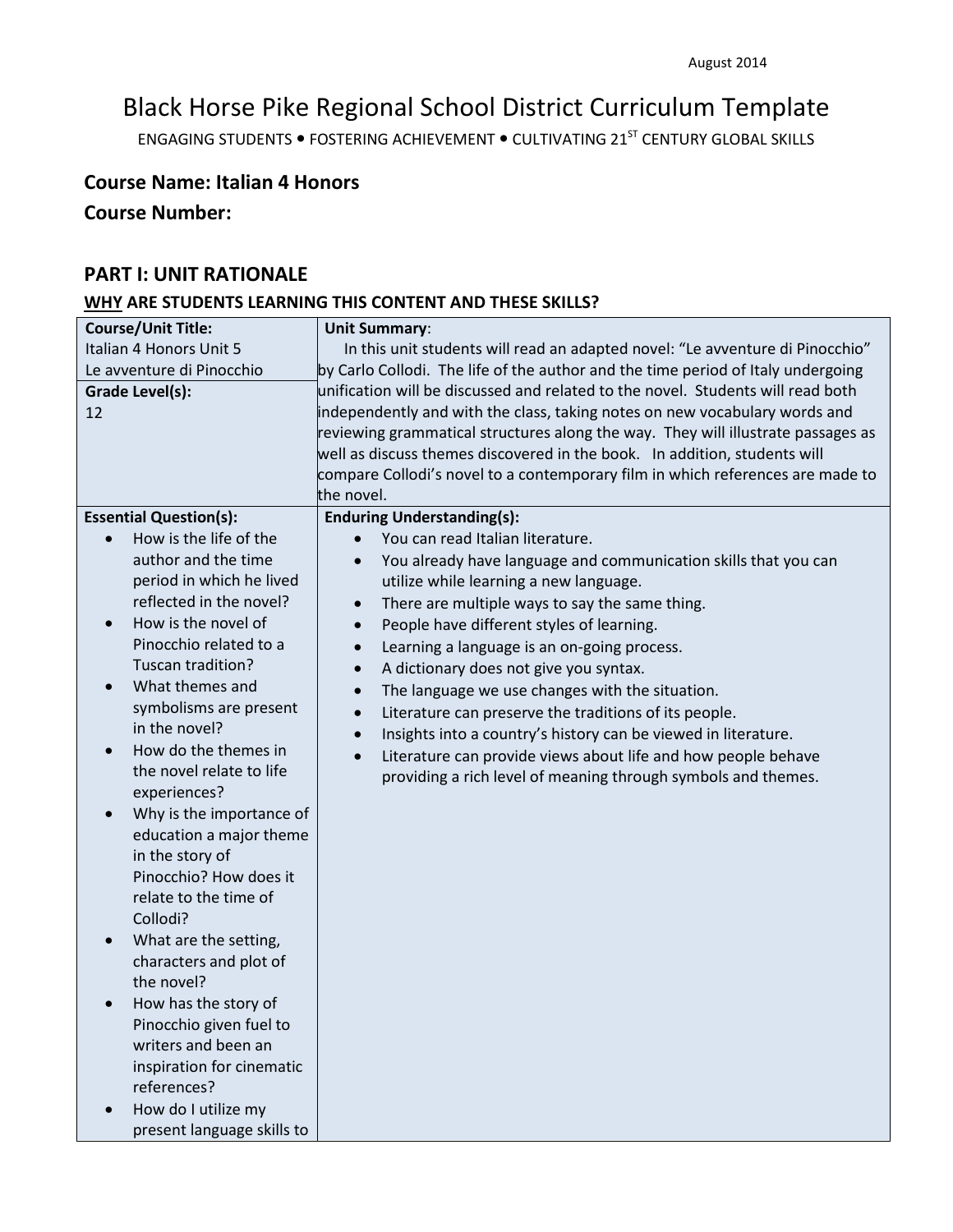|--|--|

# **PART II: INSTRUCTIONAL STRATEGIES AND RESOURCES DESCRIBE THE LEARNING TARGETS.**

# **After each target, identify the NJCCCS or Common Core Standards that are applicable**

| <b>Learning Target</b> |                                                                                    | <b>NJCCCS or CCSS</b>   |
|------------------------|------------------------------------------------------------------------------------|-------------------------|
| 1.                     | Identify new vocabulary words to improve comprehension of the story.               | $1.7.1$ , IM.A.7        |
| 2.                     | Identify and describe the main characters and events in the story.                 | 2.7.1.IM.A.4, A.5, A.6, |
| 3.                     | Explain how the author's experiences and the impact of Italy's unification         | R.CCR.1.2.4             |
|                        | could be seen in the story of Pinocchio.                                           | $3.7.1$ . IM.A.1,       |
| 4.                     | List several themes of the story and discuss how they relate to life experiences.  | <b>R.CCR.1.2.4</b>      |
| .5.                    | Explain why the importance of education is a major theme and how it relates        | 4.7.1.IM.A.4, A.5, A.6, |
|                        | to the time period of the author.                                                  | <b>R.CCR.1.2.4</b>      |
| 6.                     | Identify previously learned grammatical structures to reinforce comprehension      | 5.7.1.IM.A.1, A.4, A.5, |
|                        | and structure.                                                                     | R.CCR.1.2.4             |
| 7.                     | Retell the adventures of Pinocchio using past verb tenses.                         | 6.7.1.IM.A.5            |
| 8.                     | Summarize events in the story of Pinocchio.                                        | 7.7.1.IM.A.5            |
| 9.                     | Write a different ending to events of the story.                                   | 8.7.1.IM.A.5,           |
|                        | 10. Compare events and characters of Le avventure di Pinocchio by Carlo Collodi to | R.CCR.1.2.4             |
|                        | Disney's version of Pinocchio.                                                     | 9.7.1.IM.C.3            |
|                        | 11. Compare Collodi's Le avventure di Pinocchio to references of the novel made in | 10.7.1.IM.A.1           |
|                        | a contemporary film.                                                               | 11.7.1.IM.A.1           |
|                        | 12. Write a written composition choosing from multiple formats taking on the role  | 12.7.1.IM.C.3, C.4      |
|                        | of a character using the RAFT writing process.                                     |                         |

# **Inter-Disciplinary Connections:**

**English –** Students will discuss and analyze various grammatical structures in text and various literary elements.

**Technology -**Students will be exposed to PowerPoint for presentations, Quizlet.com for review of vocabulary; Internet searches on Pinocchio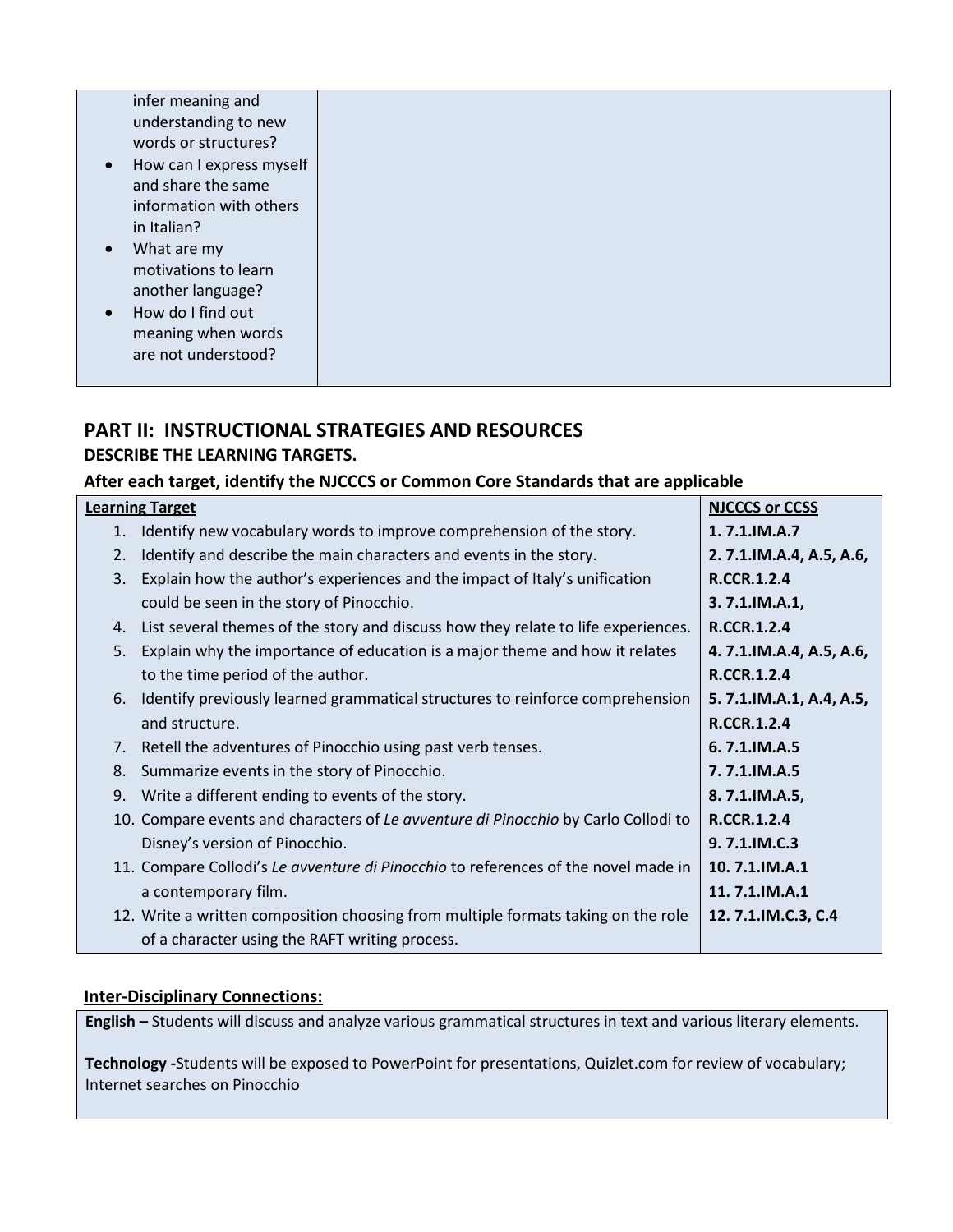**History–** Students will learn the biography of the author and about the unification of Italy.

#### **Students will engage with the following text:**

- Adapted novel *Le avventure di Pinocchio* by Carlo Collodi
- Short biography of Carlo Lorenzini (pen name Collodi)
- Article on Italy's unification
- Contemporary film *A.I. Artificial Intelligence* by Steven Spielberg
- The Italian film *Pinocchio* by Roberto Benigni

#### **Students will write:**

- Short answers to comprehension questions about the novel.
- Vocabulary flashcards to include memory hooks, illustrations, defining vocabulary in your own words and using the vocabulary in context in a sentence.
- Passages using past verb tenses
- Summaries of events in the novel
- Passages to compose an alternate ending to events in the novel
- Written composition choosing from multiple formats taking on the role of a character using the RAFT writing process.
- Descriptions of characters
- Comparison statements of the novel and film

#### **Modifications/Accommodations for struggling learners:**

- Students may be required to write less information, answer 3 out of 5 questions
- When writing paragraphs may require shorter paragraphs
- Provide guided worksheet(s) when writing passages in a different tense.

#### **Modification/Accommodations for gifted and talented learners:**

- Require students to include more vocabulary words and grammar items.
- Encourage students to continue writing on their own or for an extended time.
- Student may be asked to help struggling learners with their writing.
- Provide assignment choices that require more detail and a deeper understanding of material.

# **PART III: TRANSFER OF KNOWLEDGE AND SKILLS**

# **DESCRIBE THE LEARNING EXPERIENCE.**

**How will students uncover content and build skills.** 

- Read and translate short biography of Carlo Collodi.
- Read and translate an article on Italian Unification
- Discussion of characters, events, symbols and themes of the novel
- Graphic organizers / Note taking of characters, events and themes
- Chorale response of vocabulary words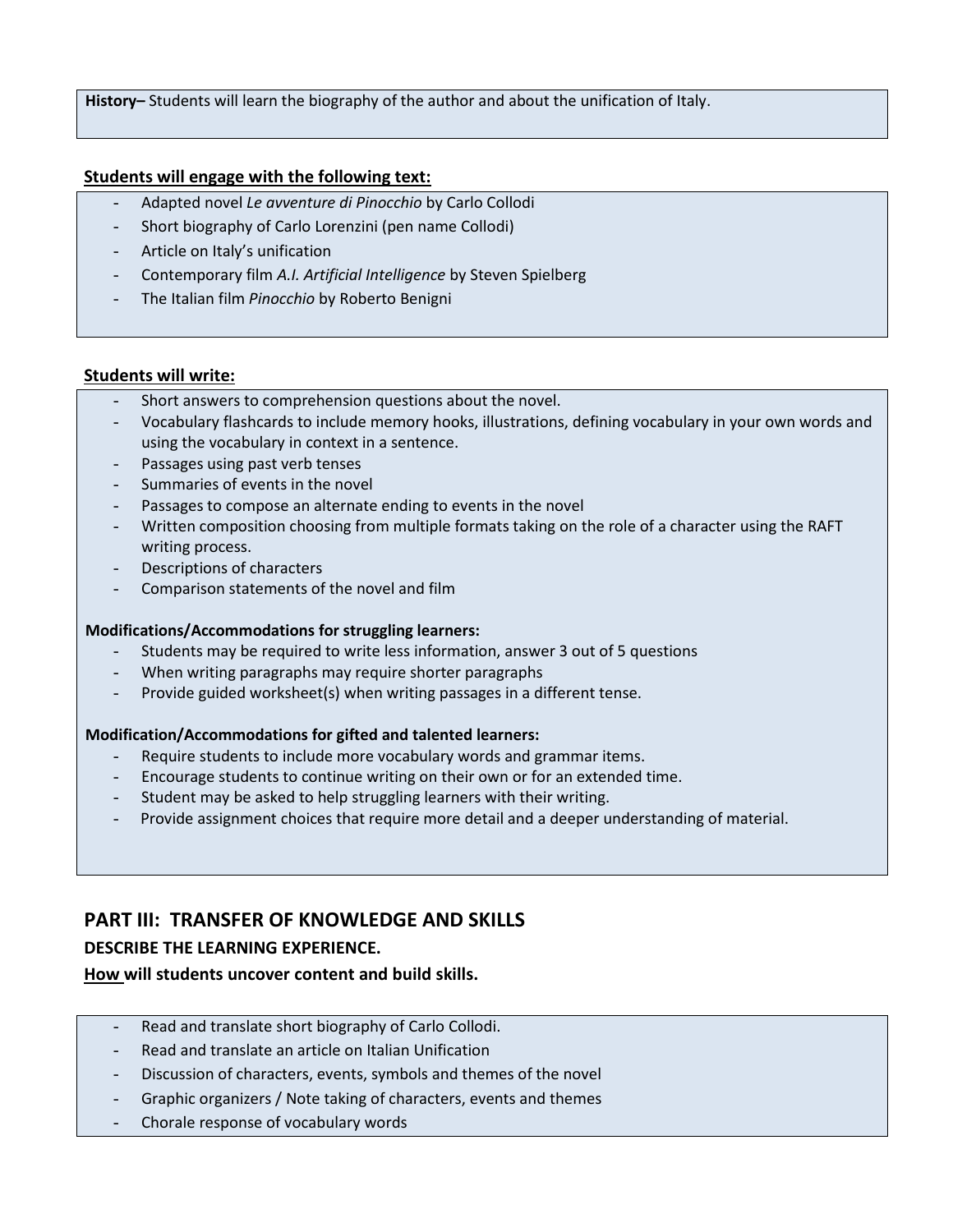- Vocabulary flashcards that require students to reflect on and use the vocabulary
- Hands-on activities (Smart Board games, activities for vocabulary and grammar review)
- Short writing activities using prompts
- Read and act out event(s) of the novel
- Illustrate events in the novel
- Peer edit compositions
- Teacher-lead and in group reading strategies
- Watch a contemporary film *A.I. Artificial Intelligence* by Steven Spielberg
- Watch an Italian film *Pinocchio* by Roberto Benigni

#### **Modifications/Accommodations for struggling learners:**

- Students may be required to have guided graphic organizers / notes.
- Provide highlighted terms / phrases / parts of reading as key elements for translation.
- Provide guided worksheet(s) when writing passages in a different tense.
- Students may be required to write less or be allowed extended time.

#### **Modification/Accommodations for gifted and talented learners:**

- Require student to use only the target language.
- Have students answer and ask daily questions in the target language
- Ask students to repeat / rephrase what they have heard in the target language.
- Provide enrichment activities
- Use inquiry-based practice.
- Students engage in supplemental readings and complete short summaries of what has been read.
- Assign students to tutor others who are having difficulties with materials.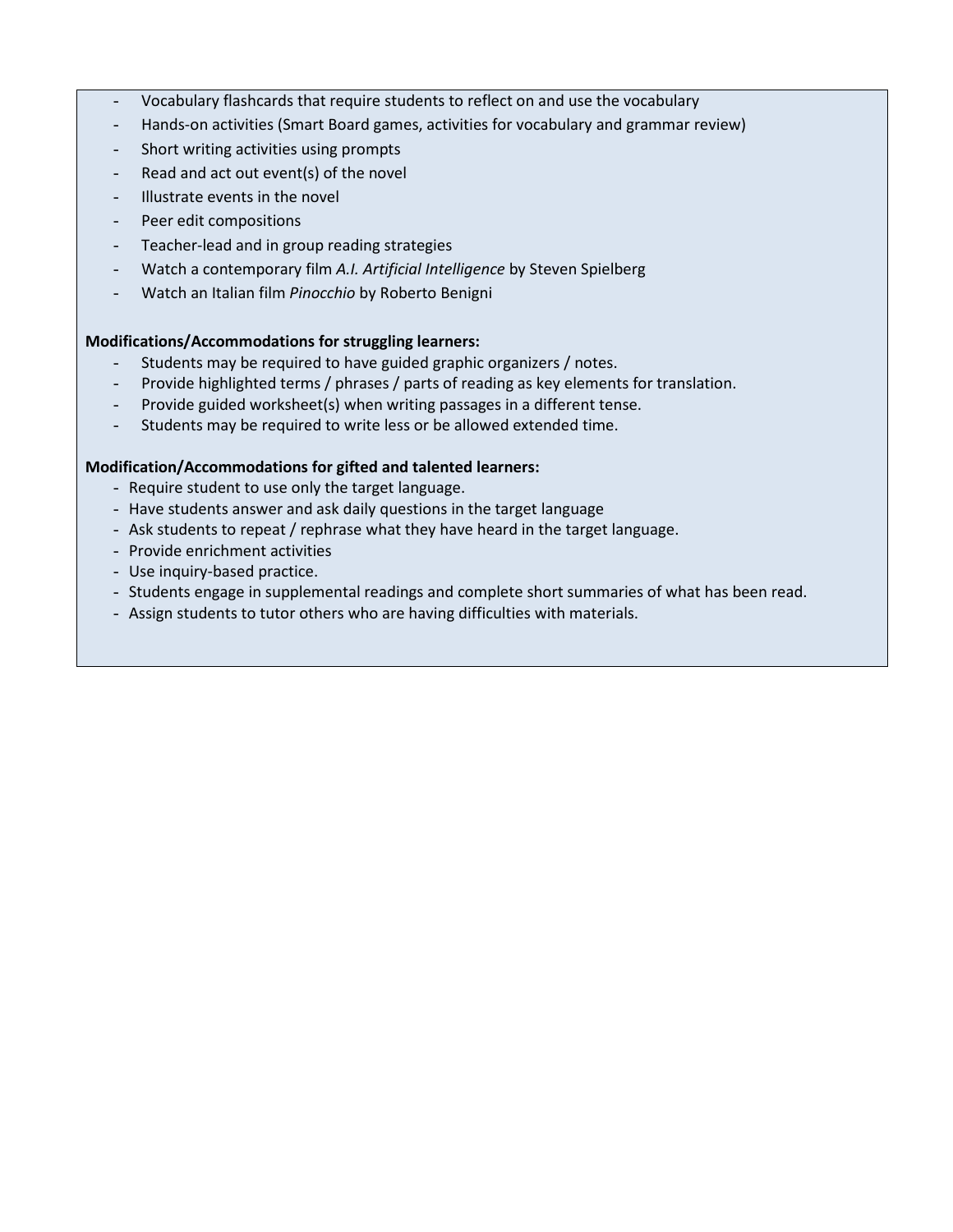# **PART IV: EVIDENCE OF LEARNING IDENTIFY THE METHODS BY WHICH STUDENTS WILL DEMONSTRATE THEIR UNDERSTANDING OF CONTENT AND THEIR ABILITY TO APPLY SKILLS. IDENTIFY BLOOM'S LEVELS.**



# **Formative Assessments:**

- Quizzes quizzes on vocabulary, characters, events, themes / symbols of the novel
- Homework short answer questions, summaries, vocabulary activities
- Class discussions / oral participation
- Notebook checks / practice sheets
- Classwork

**Bloom's Levels: These assessments will mostly require students to Recall, Relate, Compare, Complete, Demonstrate, Interpret, Use, Analyze, Categorize, Organize, Discuss, Express, or Translate.**

# **Accommodations/Modifications:**

#### **Modifications / Accommodations for struggling learners:**

- Provide student with study guide.
- Quizzes may have fewer questions, less choices, removal of ambiguous choices and removal of true and false.
- Provide more time for quizzes and classwork.
- Clarify directions, check for understanding and the student reiterates the directions.

# **Modifications/Accommodations for gifted and talented learners:**

- Well-articulated assignments that require higher cognitive processing, in-depth content and alternate modes of communication.
- Provide opportunities for the student to pursue alternate activities to engage in new learning and avoid the boredom of repeating instruction or unnecessary practice in skills already mastered.

#### **Summative Assessments:**

- Benchmark: vocabulary, setting, characters, plot, events, themes and symbols
- Benchmark: written composition choosing from multiple formats taking on the role of a character using the RAFT writing process

# **Bloom's Levels: These assessments will mostly require students to Recall, Relate, Compare, Complete, Demonstrate, Interpret, Use, Analyze, Categorize, Organize, Express, or Translate.**

# **Accommodations/Modifications:**

# **Modifications / Accommodations for struggling learners:**

- Provide a study guide with highlighted or underlined key information.
- Provide word bank, decrease number of questions, read directions and student reiterates directions, model responses, provide opportunity for extended time.